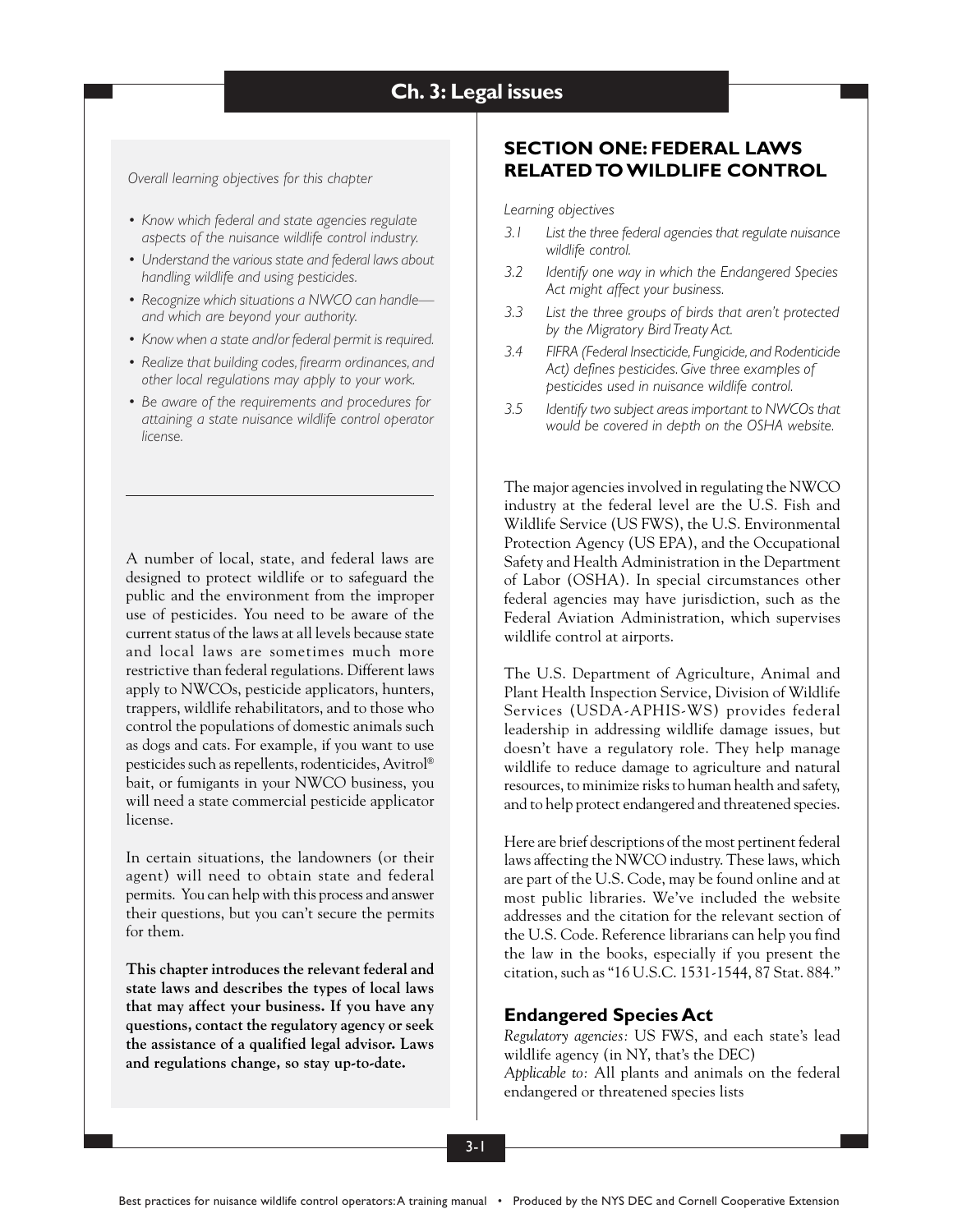*Read the law:* online—http://laws.fws.gov/lawsdigest/esact.html print—16 U.S.C. 1531-1544, 87 Stat. 884

This law protects endangered or threatened plant and animal species. What does it mean for you? It's simple: it means an endangered or threatened species should not be injured or harassed by your nuisance wildlife control activities. These species cannot be killed, harmed, or collected except under some carefully described circumstances, and then, only with permits.

If there are endangered or threatened species living in the areas where you work, you must take special precautions. This might affect how you set traps or apply pesticides, for example. One measure of a pest manager's professionalism is how diligently you try to protect other species from control activities, whether or not those "non-targeted species" are endangered.

## **Migratory Bird Treaty Act**

*Regulatory agencies:* US FWS, and each state's lead wildlife agency (again, in NY, that's the DEC) *Applicable to:* all migratory birds (such as ducks, geese, songbirds, gulls, shorebirds, wading birds, birds of prey) with these exceptions:

- Three nonnative birds: the pigeon (now known officially as the "rock pigeon"), house sparrow (a.k.a. "English sparrow"), and European starling
- Upland game birds that don't migrate, and are managed by the DEC (such as turkey, quail, pheasant, and grouse)
- Certain blackbirds in certain agricultural situations (see below)

### *Read the law:*

online—http://laws.fws.gov/lawsdigest/migtrea.html print—16 U.S.C. 703-712; Ch. 128; July 13 1918; 40 Stat. 755

This law protects all migratory birds, their feathers, nests, and eggs (with the few exceptions listed above). You may not take, possess, or transport a migratory bird without a special federal permit. Before you attempt to control a migratory bird, the landowners must obtain the 50 CFR Depredation Permit from the U.S. Fish and Wildlife Service. This permit allows the taking of migratory birds that have become a nuisance, are destructive to public or private property, or are a threat to public health or welfare. The permit spells out the conditions under which the birds may be controlled and the methods that may be used. Permit holders may control migratory birds that are clearly shown to cause, or are about to cause, serious damage to crops, nursery stocks, or fish in hatcheries. (USDA-APHIS-WS staff can help you apply for this permit. There is a fee for the permit.)

That said, the Migratory Bird Treaty Act has a special provision about blackbirds: "A federal permit shall not be required to control yellow-headed, red-winged, rusty, and Brewer's blackbirds, cowbirds, all grackles, crows, and magpies when found committing or about to commit depredations upon ornamental or shade trees, agricultural crops, livestock, or wildlife, or when concentrated in such numbers and manner as to constitute a health hazard or other nuisance…."

State and local ordinances may further define control activities. For example, in New York, the Environmental Conservation Law states "Red-winged blackbirds, common grackles and cowbirds destroying any crop may be killed during the months of June, July, August, September and October by the owner of the crop or property on which it is growing or by any person in his employ."

Local laws may limit the types of treatments that can be used in controlling birds, for example, they may limit the use of pyrotechnics. Check local and state laws before attempting to control any bird species.

## **Federal Insecticide, Fungicide, and Rodenticide Act (FIFRA)**

*Regulatory agencies:* Responsibilities are split between the US EPA (federal level) and the state designated lead agency (in NY, that's the DEC). *Applicable to:* All pesticides *Read the law:* online—www.epa.gov/pesticides/fifra.htm print—Title 7, U.S.C. Ch. 6

Sit up straight, because this one is complicated. FIFRA is the federal law that regulates pesticides. (A pesticide is any substance designed to prevent, destroy, repel, or mitigate any pest.) However, in most states, certain provisions of FIFRA are enforced at the state level through state pesticide regulations. We'll talk about those later.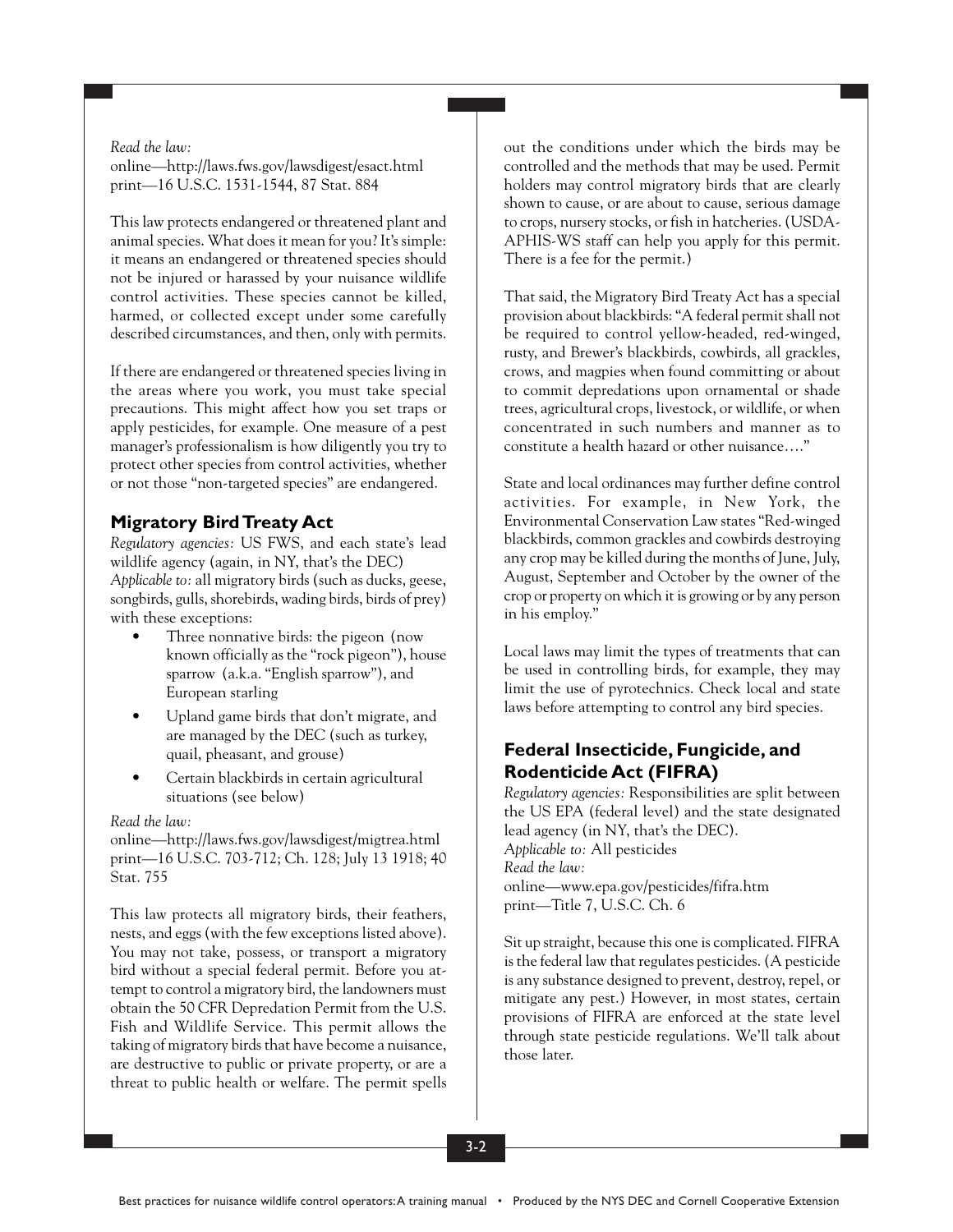Because of FIFRA:

- All pesticides, as well as each use of that pesticide, must be registered by the US EPA. The EPA must also approve the product label.
- The EPA also classifies pesticides as either "general use" or "restricted use." (A "restricted use" pesticide is one that, even if used as directed, might possibly harm people or the environment.)
- A restricted use pesticide may only be used by, or under the direct supervision of, a certified applicator.
- The amount of pesticide residue allowed on food is described.
- There are regulations for storing and disposing of pesticides and their containers.
- The EPA provides standards for worker safety and re-entry into a pesticide-treated area.
- There are criminal or civil penalties for violations of FIFRA. Big ones. A commercial applicator could be fined up to \$25,000 or serve one year in prison, or both. NWCOs using pesticides on the job qualify as commercial applicators.
- States may set stricter standards but they can't establish a more permissive one. That means that no state can allow the sale or use of a pesticide that is not permitted by federal law.

Each state has laws governing the sale, use, disposal, storage, and transportation of pesticides. Nearly every state controls the certification of pesticide applicators within its borders (in Colorado and Nebraska, federal programs handle this duty).

#### **Avoid the "oops"**

FIFRA is probably the law that is most misunderstood by NWCOs. Why? Because in many cases, they don't even realize they're dealing with a pesticide.

Any substance that's meant to prevent, destroy, or repel pests, or reduce their damage, is legally classified as a pesticide. Doesn't matter if it's a commercial product or a home remedy.

Chemical repellents are pesticides. So are fumigants, such as phosphine gas tablets or a carbon monoxide

gas cartridge used to control rodents in their burrows. Poison baits, such as rodenticides, are pesticides.

There's an easy way to figure this all out. Read the product label. If it's a legal pesticide, the label will include all the information you need.

#### And—*the label is the law.*

What about "home remedies"? That term covers concoctions such as Auntie Sue's chipotle-garlic deer repellent and the novel use of a household product as a pesticide (for example, household ammonia used as a repellent to drive raccoons out of a chimney).

When a product hasn't gone through the regulatory process, you lack vital information. What's the recommended dose? Precisely how are you supposed to use and dispose of the product? That's really important information. Ammonia is a legal product. It's also toxic to people. With bad instructions, someone trying to use ammonia as a repellent could get hurt.

In certain cases, the restrictions may seem ludicrous. A raccoon is living in the home, peeing wherever it pleases, but I can't apply a little bit of raccoon eviction fluid, a product that contains raccoon urine? Puuh-leeze. Can't we use a little common sense?

How? Do you trust everyone? Not all manufacturers are honest or competent. They might purposefully or accidentally include a dangerous substance in the product. That's why we rely on scientific studies and government regulatory processes. That's how you know that the list of ingredients is complete and accurate. That's how you know that a 2% solution is just that, not a 0.2% solution in this bottle and a 20% solution in that one.

Remember, too, that just because a pesticide is sold through a trade magazine or the internet, that doesn't mean you can legally use it in New York State. (Legal pesticides are registered by the EPA and the DEC with an EPA registration number, or are in a special category, "25b minimum risk exemptions.")

If you have any questions about pesticides, check the DEC website, or call your regional DEC office or the Compliance Section of the DEC's Bureau of Pesticides Management at (518) 402-8781.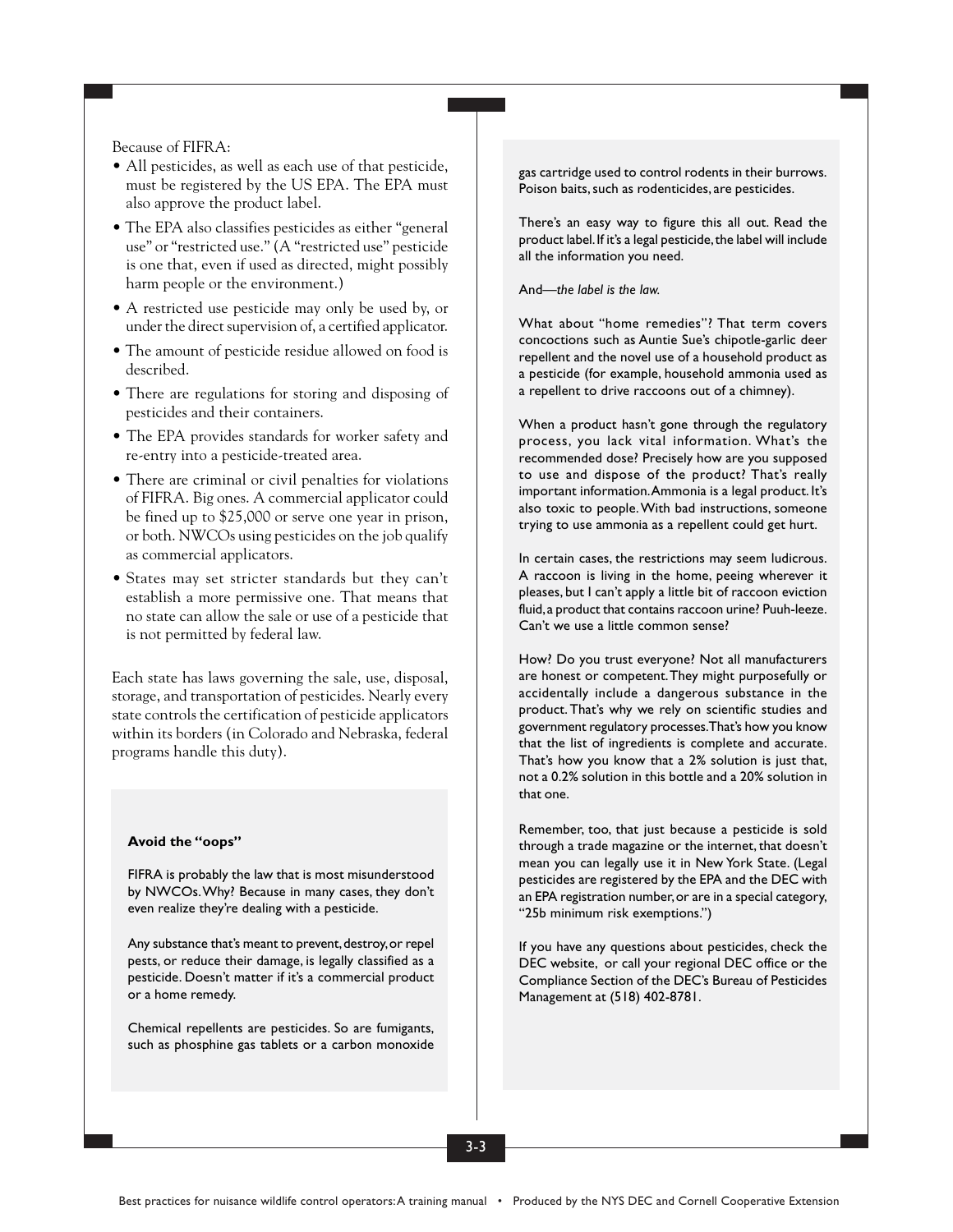## **Occupational Safety and Health Act (OSHA)**

*Regulatory agency:* OSHA division of the U.S. Department of Labor

*Applicable to:* all employers who have more than ten employees

*Read the law:*

online—http://www.osha.gov/comp-links.html print—Public Law 91-596, 91st Congress, S. 2193, Dec. 29, 1970

This law requires that all employers who have more than ten employees keep records of all work-related deaths, injuries, and illnesses, and report to OSHA periodically. It also requires the investigation of employee complaints that may be related to the use of pesticides. OSHA also sets standards to promote worker safety. For example, you have to tell your workers about job hazards, such as possible exposure to histoplasmosis from contact with pigeon droppings. Even if you don't have more than ten workers, the OSHA standards and training recommendations are worth reviewing, especially those concerning the safe use of ladders and respirators.

#### **Higher, deeper, further…**

- Contact the DEC's Bureau of Wildlife for the most current lists of federally endangered and threatened species—and while you're at it, ask for the state lists, too. Learn how to identify those species that are found in your area. Know the habitats and habits of these species.
- Learn what you can legally do to deal with problems caused by Canada geese, gulls, and woodpeckers without the federal permit (see Appendix C).
- Check local and state laws to determine if there are additional restrictions on bird control.
- If you want to use pesticides in your nuisance wildlife control business, seek the proper training and obtain a commercial pesticide applicator license. Learn how to choose the least-toxic materials that provide effective results.
- Here's a directory of state agencies for structural pest control: http://www.aspcro.org/directory.asp
- Browse the OSHA website at www.osha.gov for safety tips.

### **Summary**

Before you answer the review questions, you may wish to think about the learning objectives for this section:

- *3.1 List the three federal agencies that regulate nuisance wildlife control.*
- *3.2 Identify one way in which the Endangered Species Act might affect your business.*
- *3.3 List the three groups of birds that aren't protected by the Migratory Bird Treaty Act.*
- *3.4 FIFRA (Federal Insecticide, Fungicide, and Rodenticide Act) defines pesticides. Give three examples of pesticides used in nuisance wildlife control.*
- *3.5 Identify two subject areas important to NWCOs that would be covered in depth on the OSHA website.*

### **Review questions**

- 1. Some birds are not protected under the Migratory Bird Treaty Act. Check all of the ones that are NOT covered by this law.
- Canada geese
- \_\_\_ house (English) sparrow
- upland game birds
- European starling
- \_\_\_cowbirds & magpies (under certain circumstances)
- \_\_\_ pigeon
- herring gull
- \_\_\_ woodpecker
- 2. A NWCO in the Midwest told you about a very effective raccoon repellent. You don't have a commercial pesticide applicator license. Can you use it at work?
- a). yes
- b). no
- c). maybe, but only under the supervision of a veterinarian
- 3. If your business employs eight workers, you must offer them the chance to participate in OSHA training for the use of respirators. (Circle correct answer) True False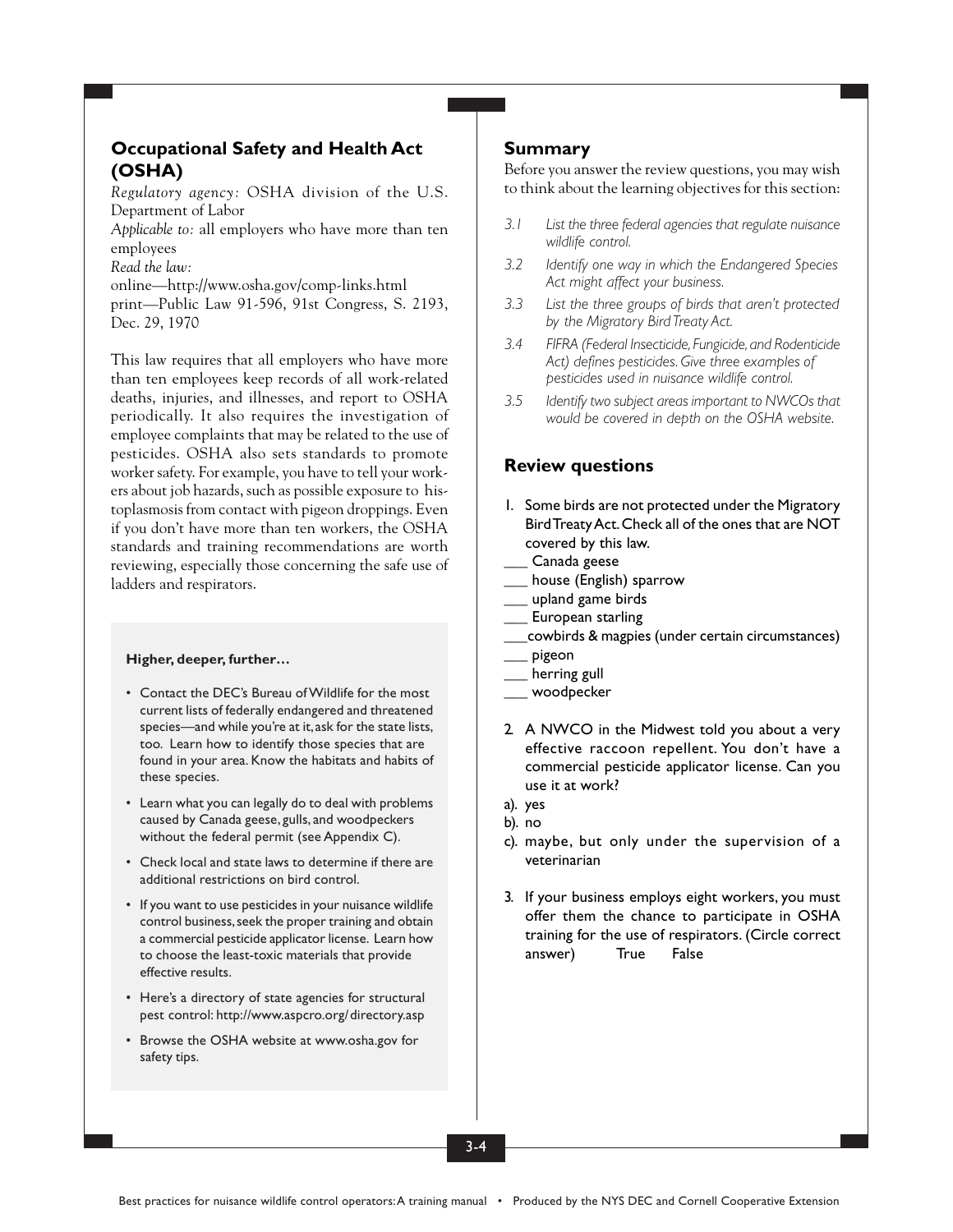- 4. Which federal agencies have regulations that affect the NWCO industry? Check all that apply.
- Occupational Safety and Health Administration (OSHA)
- \_\_\_ Federal Aviation Agency (FAA)
- \_\_\_ US Fish and Wildlife Service (USFWS)
- \_\_\_ US Dept. of Agriculture, Animal and Plant Health Inspection Service, Division of Wildlife Services (USDA-APHIS-WS)
	- \_\_\_ US Environmental Protection Agency (US EPA)
- 5. The same restrictions apply to homeowners and commercial pesticide applicators. (Circle correct answer) True False
- 6. If there's a threatened plant species near your work site, you must not:
- a). tell anyone.
- b). set any traps in that area.
- c). apply any pesticides in that area.
- d). injure it in any way.
- 7. It's illegal to apply a pesticide in a way that's not described on the label. (Circle correct answer)

True False

### *Answers:*

1—house sparrow, upland game birds, European starling, cowbirds and magpies (under certain circumstances), and the pigeon

 $2-b$ 

3—false. OSHA kicks in when you have at least ten employees.

- 4—OSHA, FAA, USFWS, and the US EPA
- 5—false
- 6—d
- 7—true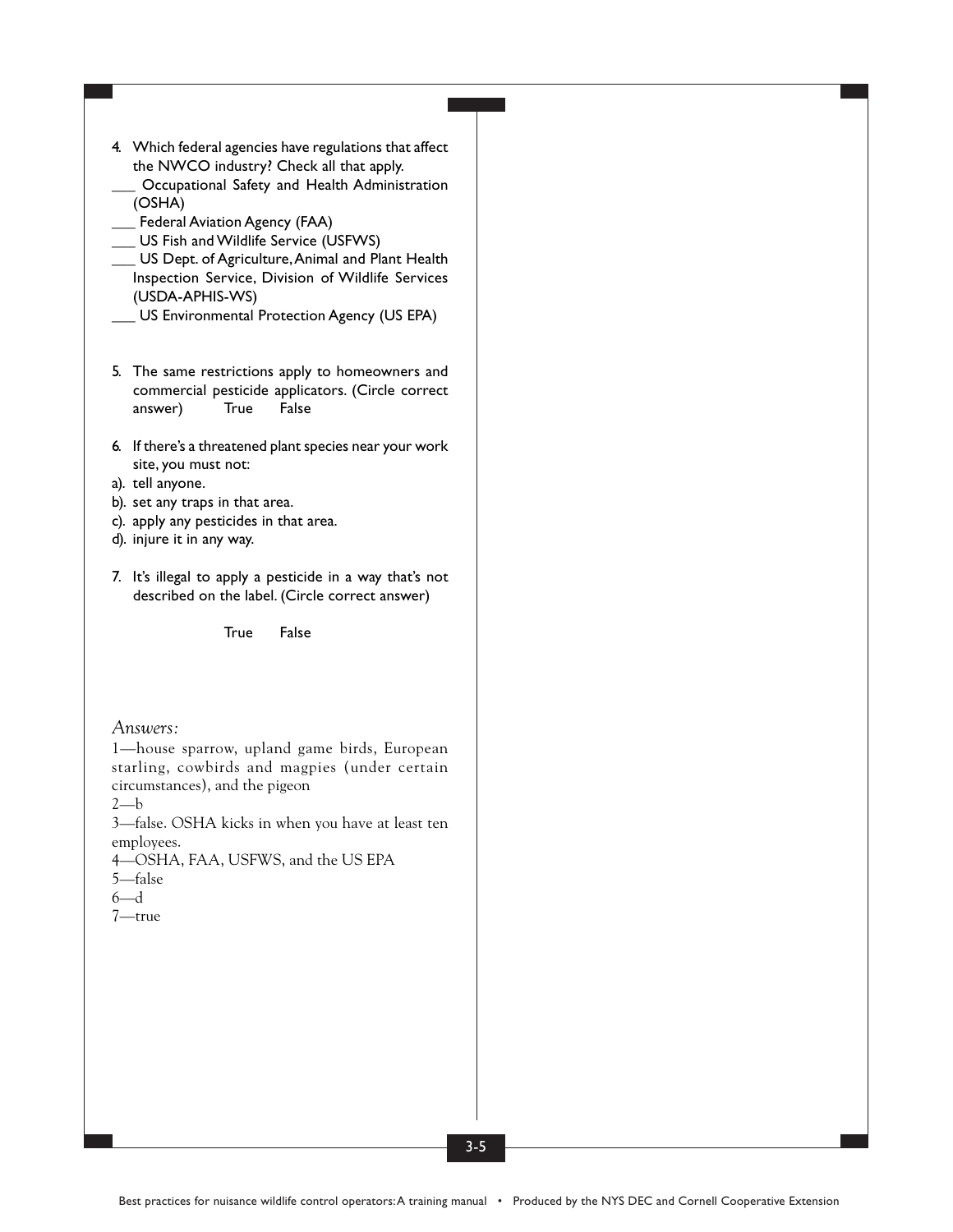## **SECTION TWO: STATE LAWS RELATED TO WILDLIFE CONTROL**

*Learning objectives:*

- *3.6 Name the three"rabies vector species" in New York, and the agency with the authority to decide what happens to a nuisance animal that's a rabies vector species.*
- *3.7 List two legal control techniques that may be used on a federally protected bird without obtaining special depredation permits.*
- *3.8 Explain two options for dealing with a problem involving a game species.*
- *3.9 Identify the laws that regulate the management of dogs and feral cats in New York.*
- *3.10 In addition to your NWCO license, what other paperwork do you need to do your job?*

## **Environmental Conservation Law (ECL)**

*Regulatory agency:* DEC

*Applicable to:* all New Yorkers. The sections that are most relevant to NWCOs are 11-0524, 11-0521, 11- 0523, 11-0511, 11-0513, 11-0525, 11-0505, 11-0507, 11-0917, 11-1105 and 11-1101

*License required:* The NWCO license is required for certain activities (such as transporting wildlife) and to handle protected species.

### *Read the law:*

online—http://assembly.state.ny.us/leg/?cl=37. Read the appropriate sections of Article 11, Titles 5, 9, 11 print—ECL Ch. 43-B of Consolidated Laws, Article 11 Titles 5, 9, 11

To check the legal status of a wildlife species in New York: www.state.ny.us/website/dfwmr/wildlife/ spplist.pdf

The Environmental Conservation Law (ECL) is the primary state law that regulates the activities of NWCOs. (For your reference, the full text of the appropriate sections of the ECL are included at the end of this chapter.) On July 30, 2002 Governor Pataki signed a new law about nuisance wildlife control, ECL 11-0524, which gave the DEC the authority to set new regulations and license conditions.

## **Getting and keeping a nuisance wildlife control license: the overview**

To get a NWCO license, you must complete the application, pass the exam, and pay the license fee. The New York State nuisance wildlife control license authorizes you to act as an agent for a property owner or lessee. You must have a signed contract or written permission from that person stating that you have been hired to act as their agent to take nuisance wildlife on their property (this is a license condition).

When setting traps within 100 feet of a dwelling, school building, playground, or church, you must have the written consent of the owner or lessee of the property on which the trap is set. (This applies to anyone who's trapping in those areas.)

You are allowed to take, temporarily possess, and transport any wildlife, except for those species detailed below, when that animal damages public or private property, or under conditions detailed in a permit issued by the DEC.

NWCOs in New York State shall NOT take, possess, or transport:

- any species listed federally or in New York State as endangered or threatened;
- any migratory birds (such as songbirds, waterfowl, birds of prey) without valid federal and state permits—with the few exceptions explained in the Migratory Bird Treaty Act section on pg. 3-2;
- any protected species unless it has caused damage or under conditions described in a DEC permit (except for nuisance crows on farms and nuisance skunks);
- any white-tailed deer, black bear, beaver, otter, muskrat, fisher, bobcat, mink, marten, and wild turkey, without a valid state permit.

You may take wildlife only by lawful means, and only in a lawful manner. NWCOs must also exercise due care to safeguard the public from any animal they capture, possess, or move to another location.

After you've captured the nuisance animal, you can then: 1) release it to the wild; 2)humanely kill it, then bury or cremate it; or 3) if the animal is distressed or injured, transfer it to a licensed wildlife rehabilitator. When appropriate, healthy wild animals may be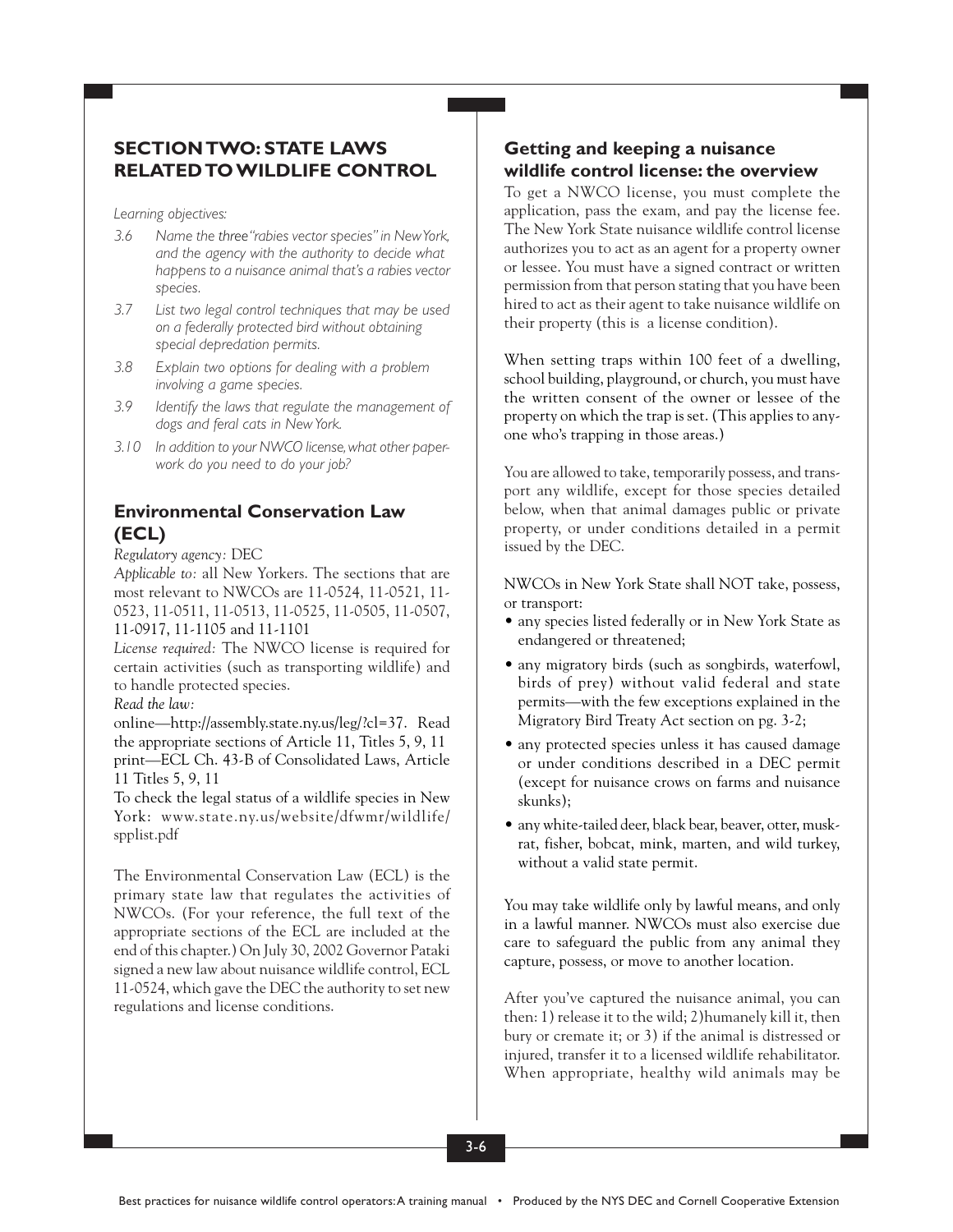released on site, or they may be relocated, if you have permission from the owner of the property on which you'd like to release that animal. This is true whether the preferred release site is public or private land. You may not release an animal into another county without prior approval from that county's DEC Regional Wildlife Manager. Wildlife taken outside of New York State may not be brought into the state under this license.

If the animal appears to be diseased, it must be humanely killed and buried or cremated, or otherwise disposed of as directed by the DEC Regional Wildlife Manager or the local county health department.

NWCOs must follow the directives of their DEC permits and the local county health department concerning the handling and disposal of bats, raccoons, and skunks (rabies vector species), and any other directives about rabies.

Animals that are distressed or injured but are good candidates for rehabilitation, such as young that have been orphaned, may be transferred to a licensed wildlife rehabilitator. Bats, raccoons, and skunks may only be transferred to rehabbers who have special facilities and approval to accept these rabies vector species, unless the NWCO receives other guidance from the DEC or the Department of Health.

While you're working as a NWCO, you are required to carry a copy of your license (showing all of the license conditions) with you, on your person. You must present this license on request. You must also keep track of all of your NWCO jobs each day, using the log supplied by the DEC. These records, and any animals in your possession, must be available for inspection by a DEC Environmental Conservation Officer at any reasonable time.

The NWCO license is good for one year. (It expires on the date listed on the front of the license). It's issued to you, not to a company, so it cannot be transferred. The license may be renewed by sending a written request, your previous year's log, and the renewal fee to the DEC's Special Licenses Unit, 625 Broadway, Albany, NY 12233-4752, a month before your license expires (you can send the request any time during that month).

Whew! That's a lot of information. Now, we'll go over some of the points again, adding some details.

### **Which species can you handle?**

In New York State, all wild animal species have legal classifications that are described in the Environmental Conservation Law. Their legal status determines several aspects of control efforts. Most commonly, the question is, can a NWCO "take" this species in this situation?

Legally, "take" applies to the pursuit, capture, or killing of wildlife. This covers shooting, trapping, netting, "and all lesser acts such as disturbing, harrying, or worrying." It refers to any device commonly used to capture or kill that species. The taking must be by lawful means, and in a lawful manner. (See the definitions in ECL 11-0103 on page 3-28).

There are many wildlife species that a NWCO can legally handle in New York State, so it's actually easier to focus on the ones you *cannot handle* or *must obtain special permits to handle legally.*

### **It's not your job. Definitely.**

In New York State, you may not handle or take endangered or threatened species. This includes species that are endangered or threatened only within New York State, and those that are in trouble on a national basis, too.

The federal government maintains a list of federally threatened and endangered species. Each state tracks those species that are rare only within its borders. This means there are two lists you have to keep track of: the federal list, and the New York State list. To make this a little easier, we've included a chart at the end of this chapter which lists all of the wildlife species that are endangered or threatened in New York—and has columns to show whether those species are also federally listed. Contact the NYS DEC to find out if there have been any updates to the lists. The DEC keeps current lists of NYS endangered and threatened species and fact sheets about many of these species on its website at www.dec.state.ny.us/website/dfwmr/wildlife/endspec/etsclist.html.

Perhaps—just perhaps—in one of those rare situations that are about as likely to happen as winning it big in the lottery, you might receive a special DEC permit that would allow specific nonlethal controls for a state threatened or endangered species. Your chances of securing a permit for a species on the federal list are even slimmer.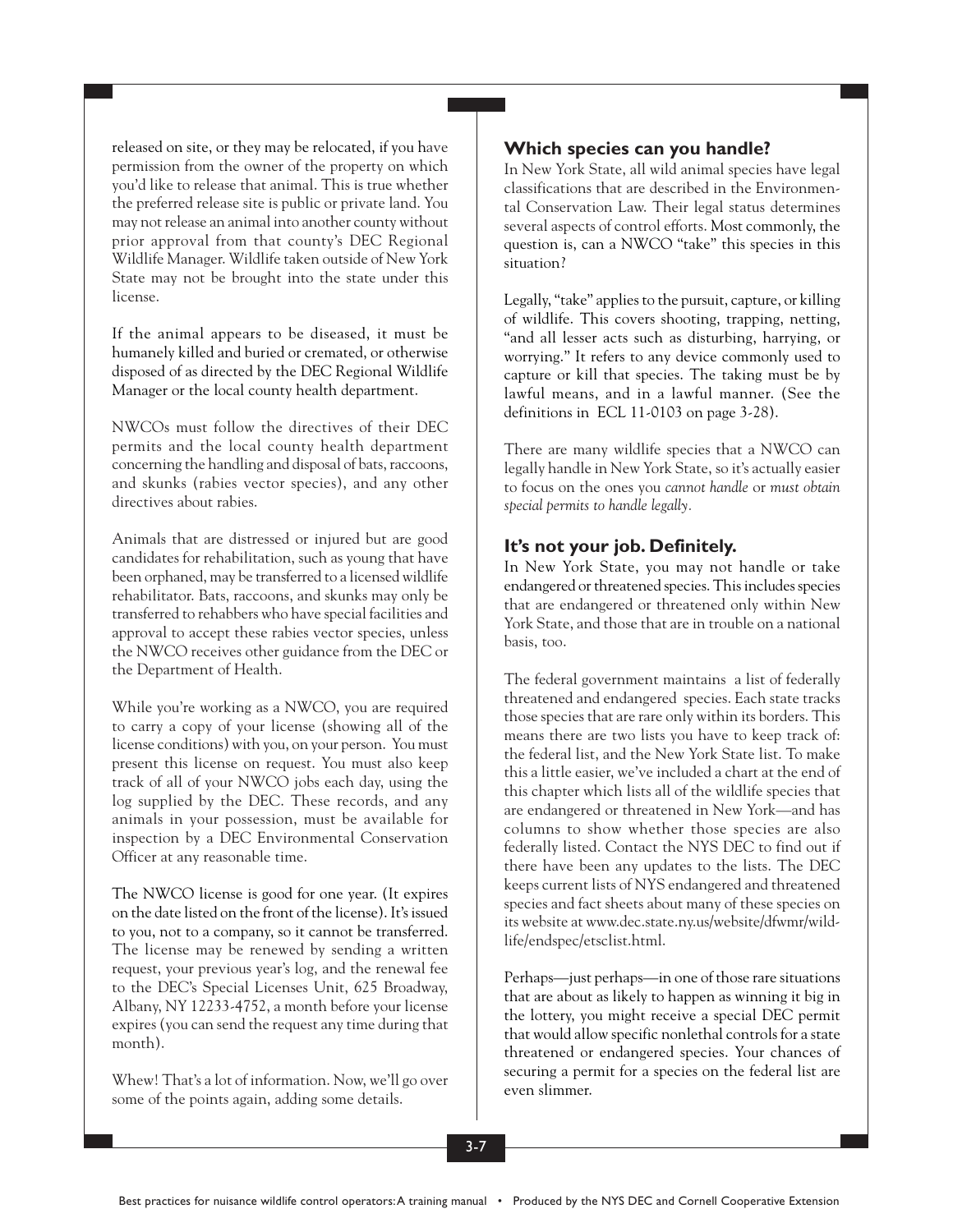Another no-no for NWCOs in New York: you cannot capture or kill a pigeon if it's wearing a leg band.

### **It's not your job, but….**

Domestic animals, such as dogs and cats, are not covered by the Environmental Conservation Law because they're not wildlife species. They're regulated under NYS Agriculture and Markets regulations, Articles 26 and 7. Even if they're feral and behave like wild animals, they are still considered domestic species. Although every town is legally required to have a dog control officer the same isn't true for cats. In some areas, there may be inadequate services and customers may turn to you for help with feral cats, but there are thorny liability issues that make this a complicated and risky business. Some of these issues are addressed in Appendix C.

### **It** *is* **your job, but say hello to a new boss**

Special care is given to the handling of mammals that are most likely to be carrying rabies. Known as "rabies vector species," in New York State the ones to watch are bats, raccoons, and skunks.

Before you respond to a call about bats, raccoons, or skunks, call the local health authority. That's either the county health department or the district office of the state health department.

You are required by law to follow the health department's directions concerning the disposal of raccoons, skunks, and bats, no matter what the landowner requests. (Of course, you still have to follow DEC regulations, too). You are also legally required to follow any of the health department's other directions related to the control of rabies. (If anyone disputes this, just show your NWCO license. It's right there on the front page.)

The New York State Sanitary Code, which is enforced by the state health department, explains how to handle these situations in detail (see section 3 in this chapter).

### **Special jobs require special permits**

#### *Federally protected wildlife*

In some circumstances, the landowners may receive permission to capture or otherwise harm a federally protected species. This is handled on a case-by-case basis. The landowners need special depredation permits from both the federal government and the state government. Federally protected wildlife include migratory birds and nationally endangered or threatened species, as described previously.

There are very few situations that justify the issuance of a special permit for an endangered or threatened species. You may not harm them in any way. You can't harass them or disturb their habitats. Of course, you're not likely to encounter them while on the job, either.

Chances are, you'll only get calls about a few federally protected species, most likely, Canada geese, woodpeckers, gulls, cormorants, and some birds of prey (usually hawks and owls). Most of them are protected by the Migratory Bird Treaty Act but not by the Endangered Species Act, so you may have some more options.

Try a combination of nonlethal control methods first. This may solve the problem and will save you the hassle of the paperwork. Because you don't need permits for most nonlethal control methods, you can probably deal with the situation right away, which may be appealing to your customer. Just remember that you can't destroy eggs or disturb their young, or disturb a nest if there are eggs or young in it, because those actions are classified as "taking."

You may be able to persuade the birds to leave by hazing them with dogs or frightening them with devices such as noisemakers and scarecrows. Or alter the conditions that make the site attractive to them, for example, by removing unnatural food sources such as garbage. Exclude them from the site by erecting fences. If that approach doesn't work, call the DEC regional wildlife office to discuss the situation and seek the proper permits.

One postscript: the management of mute swans has changed, so NWCOs who have been in the business for some time may be used to an old approach. Previously, NWCOs were required to either kill mute swans or transfer them to a rehabber who had a special mute swan permit. Now, mute swans are managed like other migratory birds, so you need a federal permit to control them.

### *Game species*

State and federal agencies manage game species primarily by controlling hunting and trapping. Some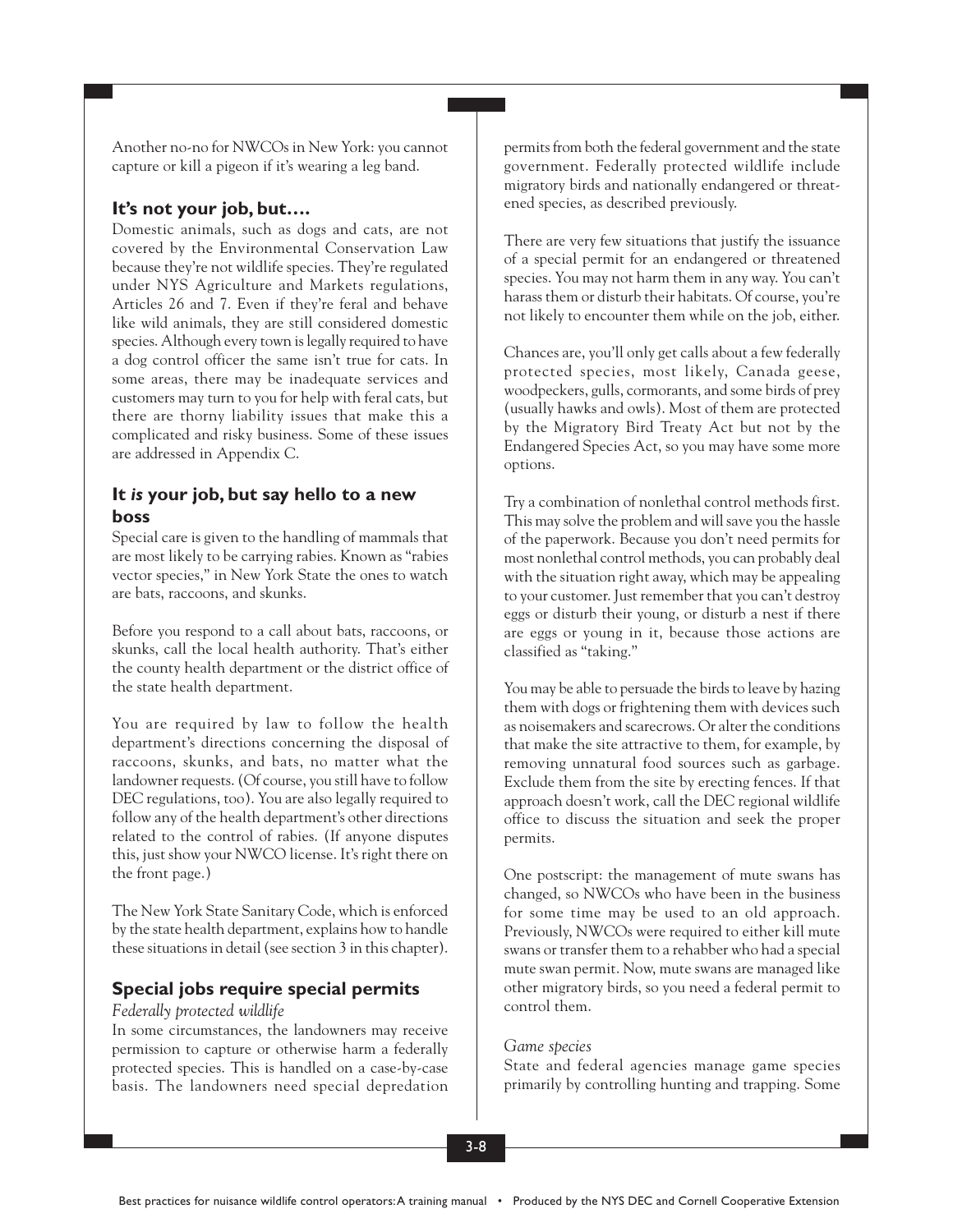game species, such as muskrat, beaver, white-tailed deer, turkey, and black bear may become a nuisance on private property. What should you do if you're asked to take care of a problem with one of these species? Tell the landowner to call the regional DEC wildlife office. If appropriate, the DEC will issue a special state permit that will allow certain control efforts.

NWCOs may take bears on residential land if they've first proven to the DEC that the animal is damaging the property or threatening public health or safety. Under those conditions, the DEC may issue a special permit. If the bear is killing or worrying livestock or destroying an apiary on cultivated land, the landowner (or you, as that person's agent) may take the bear at any time. The landowner is then required to contact the DEC promptly, and to deliver the carcass to the DEC officer for disposal. If the landowner doesn't want to get the state permit, you may once again use nonlethal control techniques. If the problem happens during a legal season for that species, you could advise the landowners to invite hunters or trappers onto their land.

## **What's left: first, the species any New Yorker can handle, without a permit**

The remainder of New York's wildlife are either classified as "protected species" or "unprotected species." That distinction won't tell you which species you can handle and which you can't, but it's important to understand because the public has certain rights to take nuisance animals, mostly limited to the taking of unprotected species.

All New York State residents can take a member of an unprotected species, and of a few specified protected species, that's on their own property when the wildlife becomes destructive to public or private property. Nuisance animals of unprotected species may be taken at any time of the year and by any means *provided that other laws are not violated* (such as pesticide regulations, firearm discharge ordinances, or trespassing laws).

There's one important difference that applies to the public: even without a permit, they may capture nuisance animals of the species listed in sections 11- 0523 (see next column), but cannot release them. Private citizens **must** kill the nuisance animal, and bury or cremate it. Your NWCO license gives you the additional option of transporting and releasing animals (with the permission of the owner of the release site).

**ECL 11-0523 gives any New York State resident the right to capture:**

#### UNPROTECTED SPECIES, including

#### **Mammals:**

woodchuck, porcupine, eastern chipmunk, red squirrel, flying squirrels, moles, voles, mice, shrews, bats (except the Indiana bat), and rats (except the Allegheny woodrat)

#### **Birds:**

house sparrow, European starling, pigeon

#### **Reptiles:**

most snakes found in New York (except queen snake and rattlesnakes) and most turtles (except mud turtle; box turtles; bog turtle; Blanding's turtle; wood turtle, diamond-back terrapin; and sea turtles)

And in CERTAIN SITUATIONS, some protected species including

#### **Mammals:**

bears (damaging livestock or apiaries); skunks; raccoons; coyotes; foxes; black, gray, and fox squirrels; opossums; weasels; varying hares, cottontail rabbits, and European hares.

#### **Birds:**

red-winged blackbirds, crows, common grackles, and cowbirds (damaging crops in June through October).

#### **BUT THEN WHAT?**

This section of law does NOT give a private citizen the right to release any of these animals. Even if you say "pretty please." A private citizen must either hire a NWCO for that service, or kill the nuisance animal and bury or cremate it.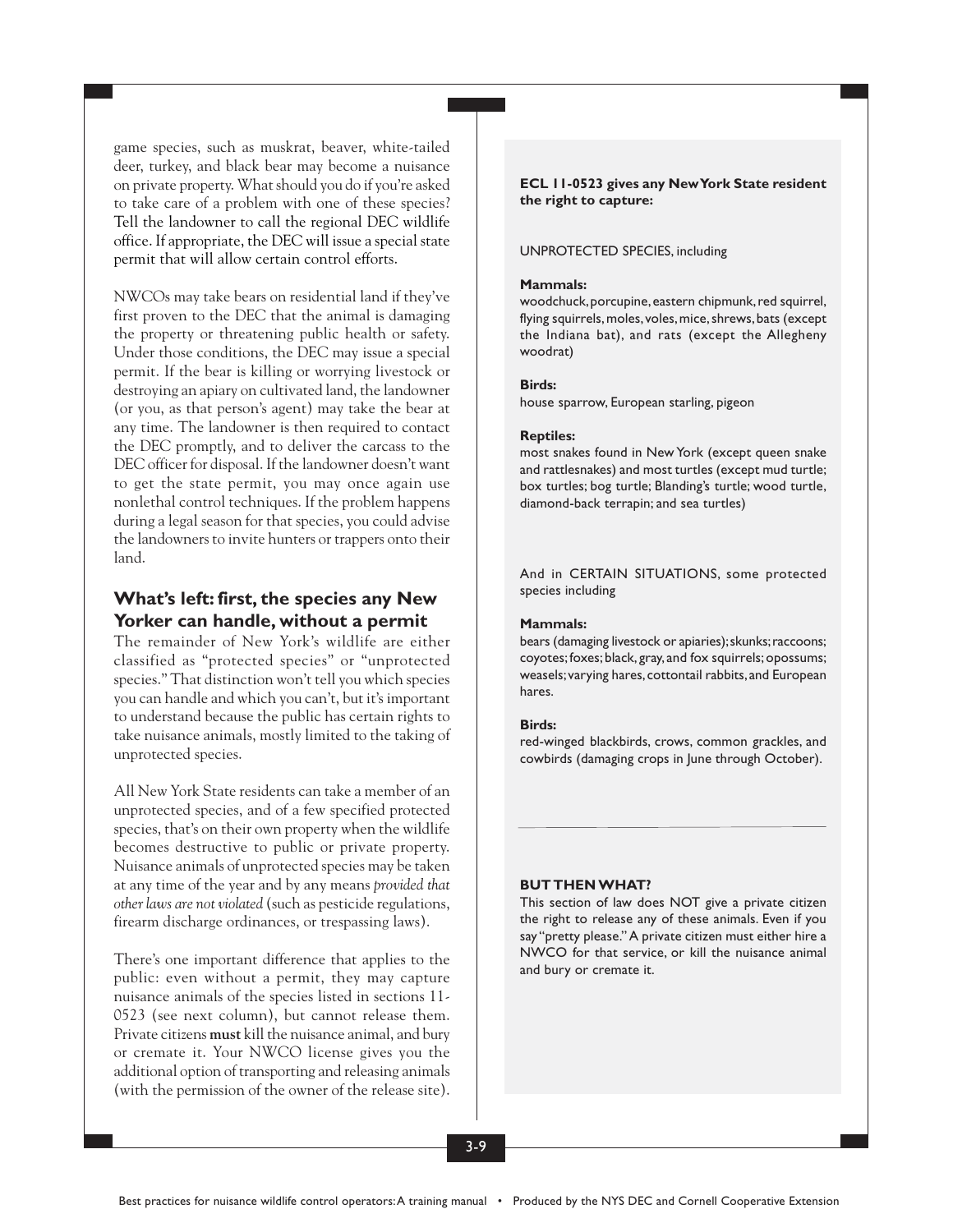### **With a NWCO license, you can do more**

You can handle any of the species listed in ECL sections 11-0521 and 11-0523 with your NWCO license (see the following charts).

For a NWCO, the critical parts of the ECL are sections 11-0524 (nuisance wildlife control operators), 11-0103 (definitions), 11-0521 (what you're allowed to take *with* the NWCO license), 11-0523 (what you're allowed to take *without* the license—this section applies to the public, too), 11-0507 (liberation of wildlife), 11-0511 and 11-0917 (transportation of wildlife), 11-0513 (protection of banded homing pigeons), 11-0525 (control of rabies in wildlife). These sections are included at the end of this chapter.

To do your work, you also need the landowners' written permission and must be on their property. If control activities would be more effective on neighboring land, you'd need to secure written permission from that landowner. And if you want to release an animal onto someone else's land, you must have their permission.

### **One other "protected" species**

As a NWCO, you are also required to act in a reasonable way that will protect the public from attack by the animals you're handling (under Article 26, section 370 of the NYS Agriculture and Markets Law). And you must not allow any physical contact between venomous snakes and the public. Here's the actual text of that law, excerpted from the Agriculture and Market regulations, Article 26 (Cruelty to Animals):

### "**370. Protection of the public from attack by wild animals and reptiles.**

Any person owning, possessing or harboring a wild animal or reptile capable of inflicting bodily harm upon a human being, who shall fail to exercise due care in safeguarding the public from attack by such wild animal or reptile, is guilty of a misdemeanor, punishable by imprisonment for not more than one year, or by a fine of not more than five hundred dollars, or by both. "Wild animal" within the meaning of this section, shall not include a dog or cat or other domestic animal. Previous attacks upon a human being by such wild animal or reptile, or knowledge of the vicious propensities of such wild animal or reptile, on the part of the possessor or harborer thereof, shall not be required to be proven by the people upon a prosecution hereunder; and neither the fact that such wild animal or reptile has not previously attacked a human being, nor lack of knowledge of the vicious propensities of such wild animal or reptile on the part of the owner, possessor or harborer thereof shall constitute a defense to a prosecution hereunder."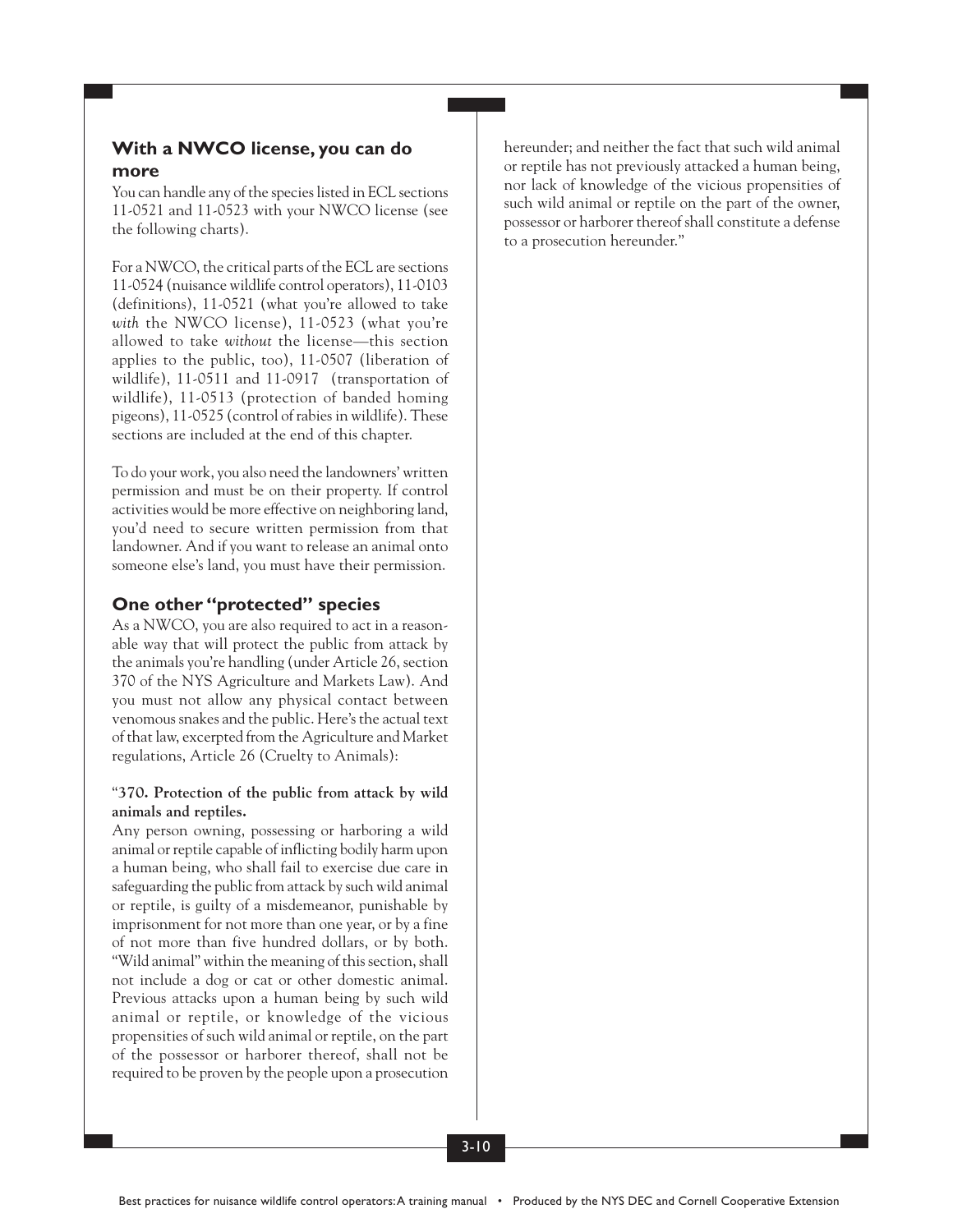# **Which species can licensed NWCOs handle or take in NY—and when?**

# **CAN DO! (Categories 1–4)**

**1: Anytime,** *without additional permits—*

#### **Mammals:**

- Bats (except Indiana bat)
- Chipmunks
- European hare (with a valid hunting license)
- Flying squirrels and red squirrels
- Mice
- Moles
- Porcupine
- Rats (except Allegheny woodrat)
- Shrews
- Voles
- Woodchuck

#### **Birds:**

- Pigeon (unless it's banded)
- House (a.k.a. English) sparrow
- European starling

#### **Reptiles:**

• Snakes (except queen snake, timber rattlesnake, massasauga) • Turtles (except mud, bog, box, Blanding's, wood, and sea turtles, and diamond-backed terrapin)

#### **2: When the animal has damaged property,**

*can take any animal from category 1, plus—*

#### **Mammals:**

- *without any additional permits—*
- Cottontail rabbit
- Coyote
- Red and gray foxes
- Snowshoe (a.k.a. varying) hare
- Opossum
- Raccoon
- Striped skunk
- Squirrels: black, gray, and fox squirrels
- Weasels

*with a DEC permit—*

- Beaver *(landowner must request permit)*
- Black bear
- Bobcat
- Deer
- Fisher
- Marten (a.k.a. pine marten)
- Mink
- Muskrat
- Otter

#### **Reptiles** *(with a DEC permit)***:**

• Turtles: mud turtle, box turtle, Blanding's turtle, wood turtle

#### **Birds** *(with US FWS and DEC permits)***:**

- Crow (no permits needed)
- Turkey (just need DEC permit)
- Most migratory birds (waterfowl, passerines) such as:
	- Canada goose and snow goose
		- Cormorants
		- Ducks
- Gulls
- Sparrows (other than the house sparrow)
- Swans
- Waterfowl

#### **3: When it's simply a nuisance***—*

#### • Striped skunk

• Crow (if causing nuisance on cultivated land, no permit required)

#### **Other species:**

• The DEC may issue a permit, but this is less likely (better options will be discussed in chapter five).

• If you need permit(s) to take an animal when it's damaged property, you need the same permits to take it if it's just a nuisance.

• Those animals you could take *without* a permit when they damaged property? If any are just a nuisance, you'd need a DEC permit to take: • Cottontail rabbit

- Coyote
- Red and gray foxes
- Snowshoe (a.k.a. varying) hare
- Opossum
- Raccoon
- Squirrels: black, gray, and fox squirrels
- Weasels

#### **4: Special cases—**

#### **Mammals:**

• Black bear: if destroying livestock or apiary, no permit needed

#### **Birds:**

If they're destroying crops from June through October, can also take these three species without permits: cowbirds, grackles, and red-winged blackbirds

**When an animal threatens public health or welfare:**

The DEC can issue a permit to anyone to take any wildlife (except federally endangered and threatened species) in this case.

### **NO WAY, NO HOW:**

- Take endangered and threatened species<sup>1</sup>
- Take Antwerp or homing pigeons that are wearing leg bands<sup>2</sup>
- Take cats and dogs, whether they're feral or domestic<sup>3</sup>

1 Perhaps, in a rare situation, you'd secure the permits that would allow you to handle—but not take—such species. But during normal working NWCO life? No.

2 Specified in New York State law, ECL 11-0513

3 There be dragons.The NWCO license covers *wildlife.* Not domestic animals, such as cats and dogs. They're covered by Ag. & Market laws. This is risky, uncharted territory. As a NWCO, steer clear.

For a refresher on the definitions of "nuisance" vs. "property damage," see page three of Chapter One and the species accounts.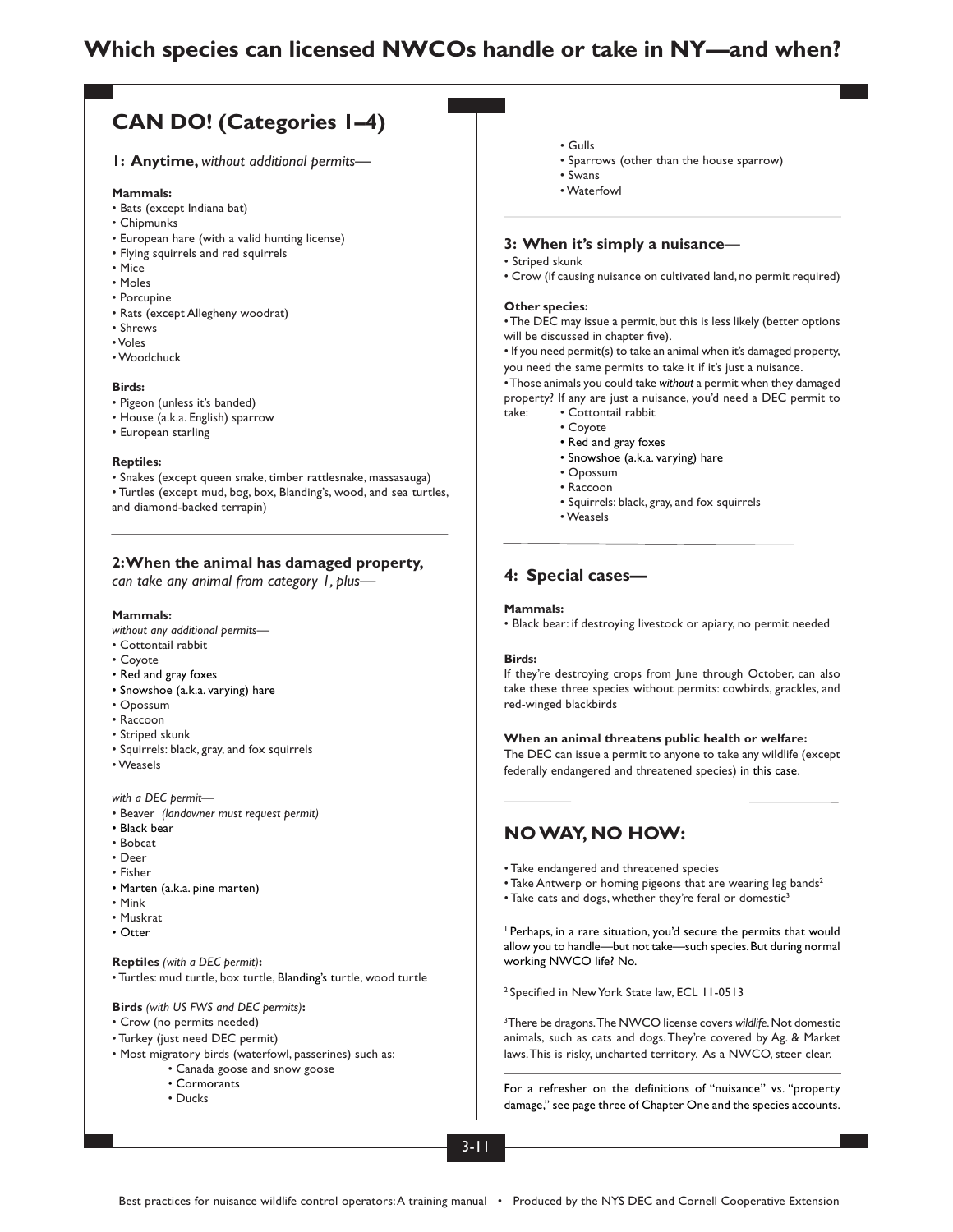# **Which species can licensed NWCOs handle or take in NY—and when?**

| Animal                                                | <b>Anytime</b> | It's just a<br>nuisance | It damaged<br>property | In specific defined circumstances                                                                          |
|-------------------------------------------------------|----------------|-------------------------|------------------------|------------------------------------------------------------------------------------------------------------|
| <b>Mammals that more</b><br>commonly cause nuisances: |                |                         |                        |                                                                                                            |
| Bats (except Indiana bat)                             | Yes            | Yes                     | Yes                    | N/A                                                                                                        |
| Beaver                                                | No             | Permit A                | Permit A               | Permit A                                                                                                   |
| <b>Black bear</b>                                     | No             | Permit A                | Permit A               | If destroying livestock or apiary, no permit needed.<br>Otherwise, Permit A (public health/welfare threat) |
| Chipmunk                                              | <b>Yes</b>     | Yes                     | Yes                    | N/A                                                                                                        |
| Coyote                                                | No             | Permit A                | Yes                    | Permit A (public health/welfare threat)                                                                    |
| Deer (white-tailed)                                   | No             | Permit A                | Permit A               | Permit A                                                                                                   |
| Foxes (red and gray)                                  | No             | Permit A                | Yes                    | N/A                                                                                                        |
| Mice                                                  | Yes            | Yes                     | Yes                    | N/A                                                                                                        |
| Moles                                                 | <b>Yes</b>     | Yes                     | Yes                    | N/A                                                                                                        |
| Muskrat                                               | No             | Permit A                | Permit A               | N/A                                                                                                        |
| Rabbit (cottontail)                                   | No             | Permit A                | Yes                    | N/A                                                                                                        |
| Raccoon                                               | No             | Permit A                | Yes                    | N/A                                                                                                        |
| Rats (except Allegheny woodrat)                       | Yes            | Yes                     | Yes                    | N/A                                                                                                        |
| Shrews                                                | <b>Yes</b>     | Yes                     | Yes                    | N/A                                                                                                        |
| Skunk (striped)                                       | No             | Yes                     | Yes                    | N/A                                                                                                        |
| Squirrels (flying and red)                            | Yes            | Yes                     | Yes                    | N/A                                                                                                        |
| Squirrels (gray, black, fox)                          | No             | Permit A                | Yes                    | N/A                                                                                                        |
| Voles                                                 | Yes            | Yes                     | Yes                    | N/A                                                                                                        |
| Woodchuck                                             | <b>Yes</b>     | Yes                     | Yes                    | N/A                                                                                                        |
| <b>Mammals that may</b><br>cause nuisances:           |                |                         |                        |                                                                                                            |
| <b>Bobcat</b>                                         | No             | Permit A                | Permit A               | N/A                                                                                                        |
| Fisher                                                | No             | Permit A                | Permit A               | N/A                                                                                                        |
| European hare                                         | <b>Yes</b>     | Yes                     | Yes                    | N/A                                                                                                        |
| Snowshoe (a.k.a. varying) hare                        | No             | Permit A                | Yes                    | N/A                                                                                                        |
| Marten (a.k.a. pine marten)                           | No             | Permit A                | Permit A               | N/A                                                                                                        |
| Mink                                                  | No             | Permit A                | Permit A               | N/A                                                                                                        |
| Opossum                                               | No             | Permit A                | Yes                    | N/A                                                                                                        |
| Otter (river otter)                                   | No             | Permit A                | Permit A               | N/A                                                                                                        |
| Porcupine                                             | <b>Yes</b>     | Yes                     | Yes                    | N/A                                                                                                        |
| Weasels                                               | No             | Permit A                | Yes                    | N/A                                                                                                        |

**Permit A:** Unless specifically listed and allowed on your NWCO license, you would need an additional permit from the DEC to handle or take this species (or group of species) under this situation.

Permit B: ONLYwith US FWS and additional DEC permits (not just your NWCO license).

Permit C: PERHAPS with US FWS and additional DEC permits (not just your NWCO license). For nonlethal controls of these federally endangered or threatened species.

Permit D: PERHAPS with additional DEC permits (not just your NWCO license). For nonlethal controls of these stateendangered or threatened species.

3-12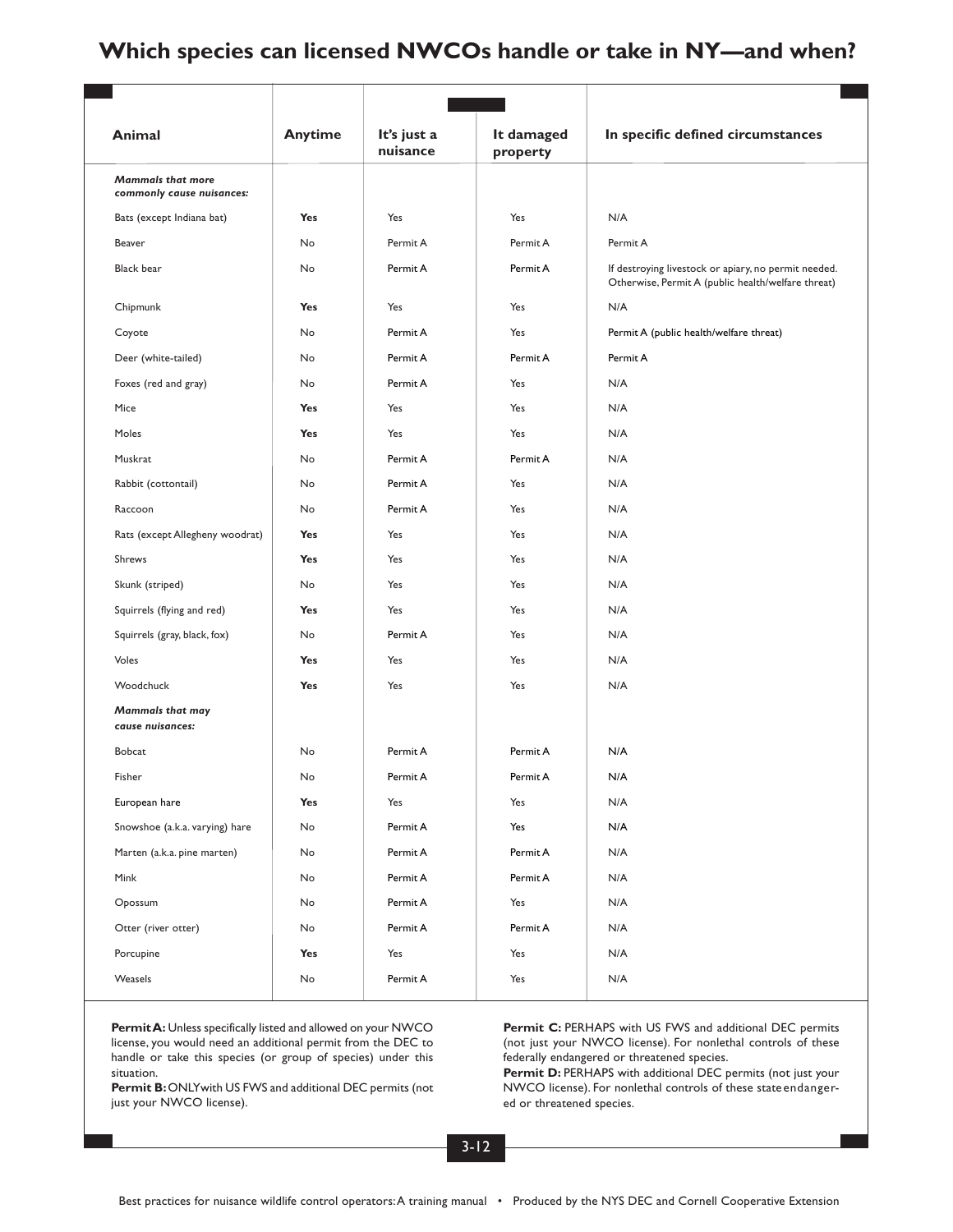| Animal                                                                                               | <b>Anytime</b> | It's just a<br>nuisance        | It damaged<br>property | In specific defined circumstances            |
|------------------------------------------------------------------------------------------------------|----------------|--------------------------------|------------------------|----------------------------------------------|
| <b>Reptiles:</b>                                                                                     |                |                                |                        |                                              |
| Snakes (except queen snake,<br>timber rattlesnake, massasauga)                                       | Yes            | Yes                            | Yes                    | N/A                                          |
| Turtles (except mud, bog, box,<br>Blanding's, wood, and sea turtles,<br>and diamond-backed terrapin) | Yes            | Yes                            | Yes                    | N/A                                          |
| Turtles: mud, box, Blanding's,<br>and wood turtle                                                    | No             | Permit A                       | Permit A               | Permit A                                     |
| Birds:                                                                                               |                |                                |                        |                                              |
| Canada goose                                                                                         | No             | Permit B                       | Permit B               | Permit B                                     |
| Red-winged blackbird                                                                                 | No             | No                             | Special case >>>>>     | Yes, when destroying crops from June-October |
| Cowbird                                                                                              | No             | No                             | Special case >>>>>     | Yes, when destroying crops from June-October |
| Crow                                                                                                 | No             | Yes, if on<br>cultivated lands | Yes                    | N/A                                          |
| Ducks                                                                                                | No             | Permit B                       | Permit B               | Permit B                                     |
| English sparrow (house sparrow)                                                                      | Yes            | Yes                            | Yes                    | N/A                                          |
| Grackle                                                                                              | No             | No                             | Special case >>>>>     | Yes, when destroying crops from June-October |
| Pigeon (if NOT wearing leg bands)                                                                    | Yes            | Yes                            | Yes                    | N/A                                          |
| European starling                                                                                    | Yes            | Yes                            | Yes                    | N/A                                          |
| Swan                                                                                                 | No             | Permit B                       | Permit B               | Permit B                                     |
| Turkey                                                                                               | No             | Permit A                       | Permit A               | N/A                                          |
| Migratory birds, in general (such<br>as songbirds, birds of prey,<br>waterfowl)                      | No             | Permit B                       | Permit B               | Permit B                                     |
| NO WAY, NO HOW:                                                                                      |                |                                |                        |                                              |
| Cats and dogs (feral or domestic)                                                                    | No             | No                             | No                     | No                                           |
| Pigeons wearing leg bands                                                                            | No             | No                             | No                     | No                                           |
| Fed. endangered, threatened spp.                                                                     | No             | No                             | No                     | Permit C                                     |
| Indiana bat                                                                                          | No             | No                             | No                     | Permit C                                     |
| Allegheny woodrat                                                                                    | No             | No                             | No                     | Permit D                                     |
| Queen snake, massasauga,<br>timber rattlesnake                                                       | No             | No                             | No                     | Permit D                                     |
|                                                                                                      |                |                                |                        |                                              |

For a refresher on the definition of "nuisance" vs. "property damage," see page three of Chapter One and the species accounts in Appendices B and C.

3-13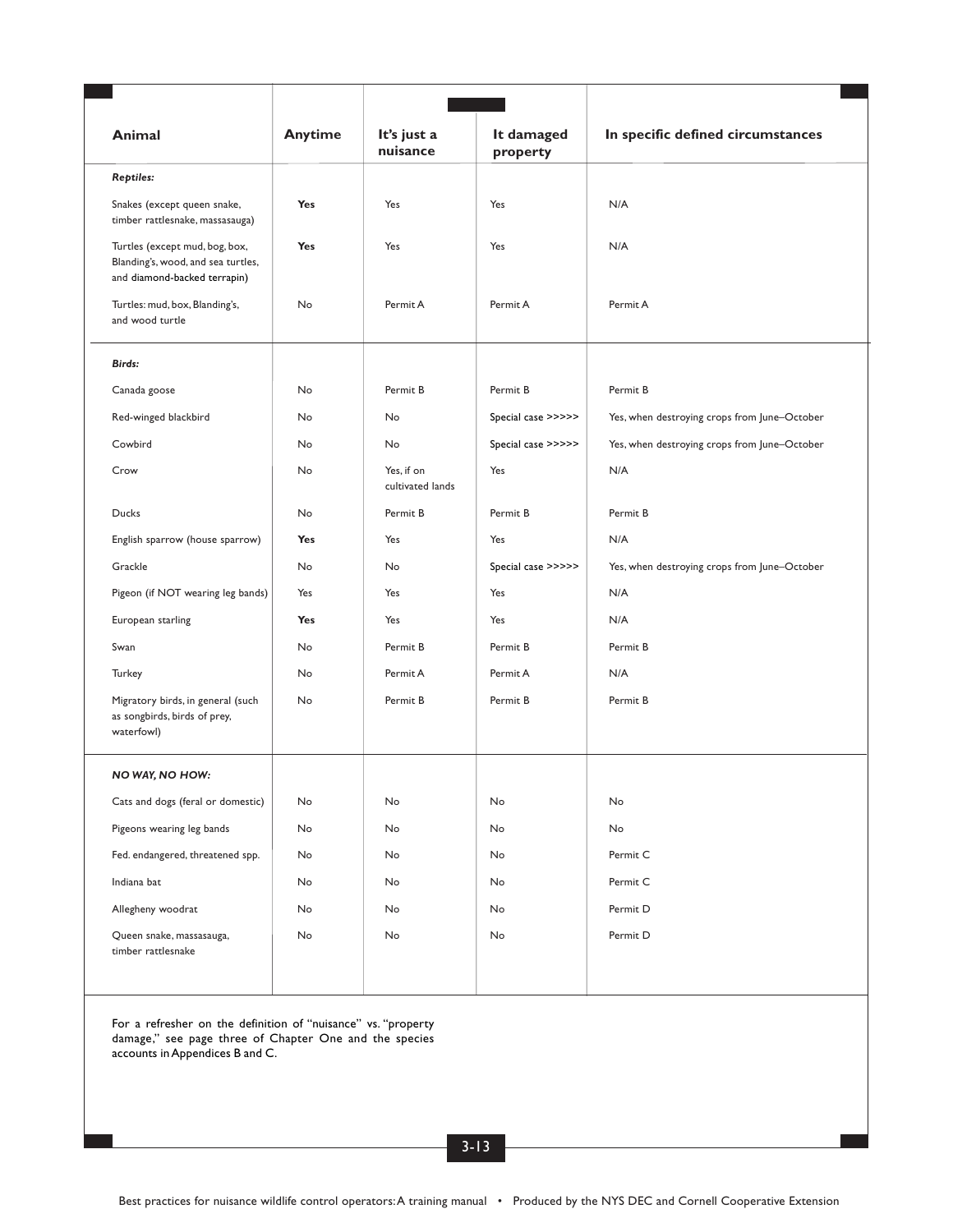#### **Higher, deeper, further…**

- Find out how your town manages stray dogs and cats. What are the policies of the nearest animal shelter? How might those policies affect your business?
- Read the Environmental Conservation Law and the NYS Sanitary Code (included at the end of this chapter).

### **Summary**

Before you answer the review questions, you may wish to think about the learning objectives for this section:

- *3.6 Name the three"rabies vector species" in New York, and the agency with the authority to decide what happens to a nuisance animal that's a rabies vector species.*
- *3.7 List two legal control techniques that may be used on a federally protected bird without obtaining special depredation permits.*
- *3.8 Explain two options for dealing with a problem involving a game species.*
- *3.9 Identify the laws that regulate the management of dogs and feral cats in New York.*
- *3.10 In addition to your NWCO license, what other paperwork do you need to do your job?*

### **Review questions:**

- 1. Which of the following wildlife are considered "rabies vector species" in New York State? (Check all that apply)
	- \_\_\_ Bats
	- \_\_\_ Cats
	- \_\_\_ Foxes
	- **Raccoons**
	- \_\_\_ Dogs
	- **Pigeons**
	- \_\_\_ Skunks
	- \_\_\_ Rabbits
- 2. Deer have destroyed your customer's newly planted and expensive landscaping and he's fed up. What advice can you offer over the phone?
- a). Since it's deer season, he can invite hunters onto his property and that may solve the problem for free
- b). Offer to secure the special permit from the DEC that will allow you to deal with the deer
- c). Tell him to call the regional DEC wildlife office to request a permit; then you can help
- d). More than one answer is correct
- 3. The New York State laws that regulate the control of dogs and cats are
- a). Environmental Conservation Law
- b). Agriculture & Markets regulations, articles 7 and 26
- c). New York State Humane Activities Code
- d). Domestic Animals Act of New York State, article 6
- 4. Before you can begin work, you need
- a). the landowner's written permission
- b). approval from all of the neighbors
- c). to check in with the local animal control officer
- d). coffee, and lots of it.
- 5. Restaurant owners want you to deal with the gulls that are feeding at the dumpster and annoying the customers, but they don't want to wait. You suggest
- a). Read *Johnathan Livingston Seagull,* take a yoga class, and chill
- b). Even without the necessary permits, you can try to frighten them away by hazing them with dogs or using noisemakers
- c). Better trash management will make the site less attractive to the gulls. They should empty and clean the dumpster more often.
- d). You can show up tomorrow to capture the birds. Is that OK?
- e). b & c
- f). c & d

### *Answers:*

- 1—bats, raccoons, and skunks
- 2—d (answers "a" and "c" are correct)
- $3-h$
- 4—a  $5$ — $e$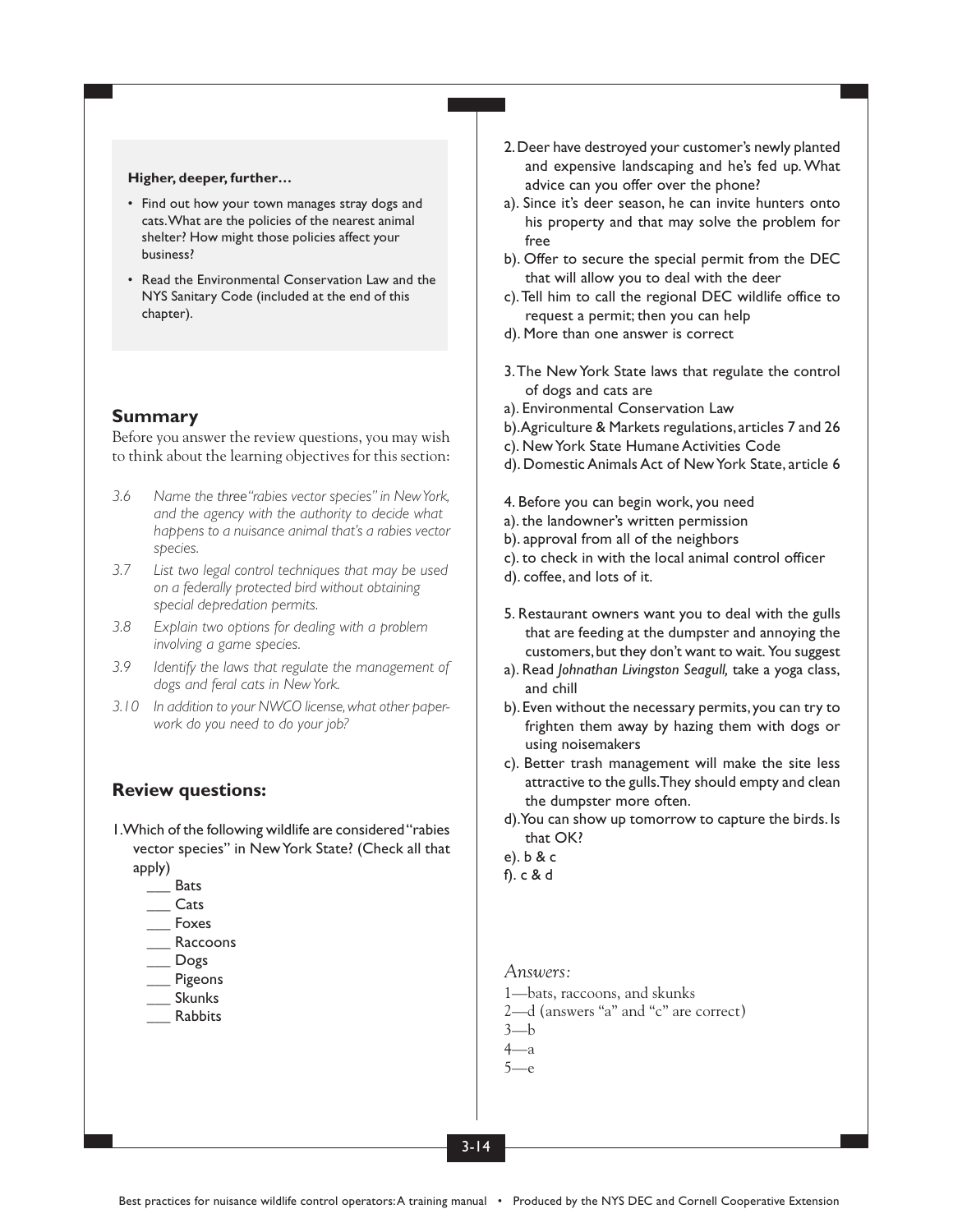## **SECTION THREE: OTHER PERTINENT STATE LAWS**

*Learning objectives*

- *3.11 Name the agency that regulates the licensing of commercial pesticide applicators in New York State.*
- *3.12 List four things you are required to do by the New York State Sanitary Code.*
- *3.13 Describe three scenarios of what might happen to an unvaccinated dog that's bitten a person, possibly exposing that person to rabies.*
- *3.14 List three rules that apply to the use of firearms.*
- *3.15 FIFRA and state pesticide regulations place four crucial restrictions on NWCO activity—name them.*

### **State pesticide laws and regulations**

*Regulatory agency:* DEC

*Applicable to:* pesticide use (the handling, use, storage, transportation, sale, and disposal of pesticides)

*Commercial pesticide certification required:* for the use of restricted-use pesticides or for the commercial application of pesticides. The commercial pesticide certification is broken down into 28 categories and subcategories, each requiring its own certification. *Read the laws and regulations:*

online suggested—www.dec.state.ny.us/website/dshm/ pesticid/pesticid.htm

(The DEC site includes links to the many laws and regulations related to pesticides, such as the pesticide control regulations [6 NYCRR parts 320–329], the relevant parts of the ECL [Article 33, parts of Articles 15 and 71], the pesticide reporting law and neighbor notification law).

Before we discussed the aspects of FIFRA, the federal pesticide law, that are managed by the US EPA. Now we'll discuss the DEC's role.

New York State law adds a few new wrinkles to the use of pesticides. Remember that according to FIFRA, anyone in the nation who wants to apply a restricted use pesticide must either be a certified applicator or working under the supervision of a certified applicator? Well, New York State regulations require that anyone who wants to apply ANY pesticide on someone else's property must have commercial pesticide certification. That might mean you.

Repeat: if you want to use pesticides in your NWCO business, you will need a state commercial pesticide certification. Some NWCOs also seek this certification, especially if they expect to handle many rodent jobs or want the option of applying repellents or fumigating burrows.

The DEC's Bureau of Pesticide Management is in charge of this certification. You'll have to go through a separate training and take a different test. (Reinforce your bookcase, because there's another big manual involved). There are continuing education requirements, too. Contact the DEC or the Pesticide Management Education Program at Cornell University for more information.

There are a few crucial points to keep in mind concerning FIFRA and the state pesticide regulations:

- 1) In New York State, the minute you step onto someone else's property, the laws for the commercial application of pesticides come into play.
- 2) UNLESS you also have a commercial pesticide certification (and a pesticide business registration) you cannot apply any pesticides on someone else's property. No deer or snake repellents. No mothballs. No bird repellents. No poisonous mouse bait. No product that has an EPA registration number on its label. Got it?
- 3) You can advise landowners about using repellents or other general use pesticides as part of their control strategy, but you cannot provide the service unless you also have a commercial pesticide certification. (They can use these products themselves.)
- 4) ALWAYS read and follow the pesticide label instructions. The label is the law. Any use not listed on the label is prohibited.

But what if you're hired to exclude bats from an attic, and there's a huge wasp's nest under the eave so close to the bat's entry hole that you're afraid you'll be stung while you're up on the ladder installing the checkvalve, and might fall? If nesting stinging insects present an immediate danger while you're trying to do your job, you may apply a general use pesticide such as a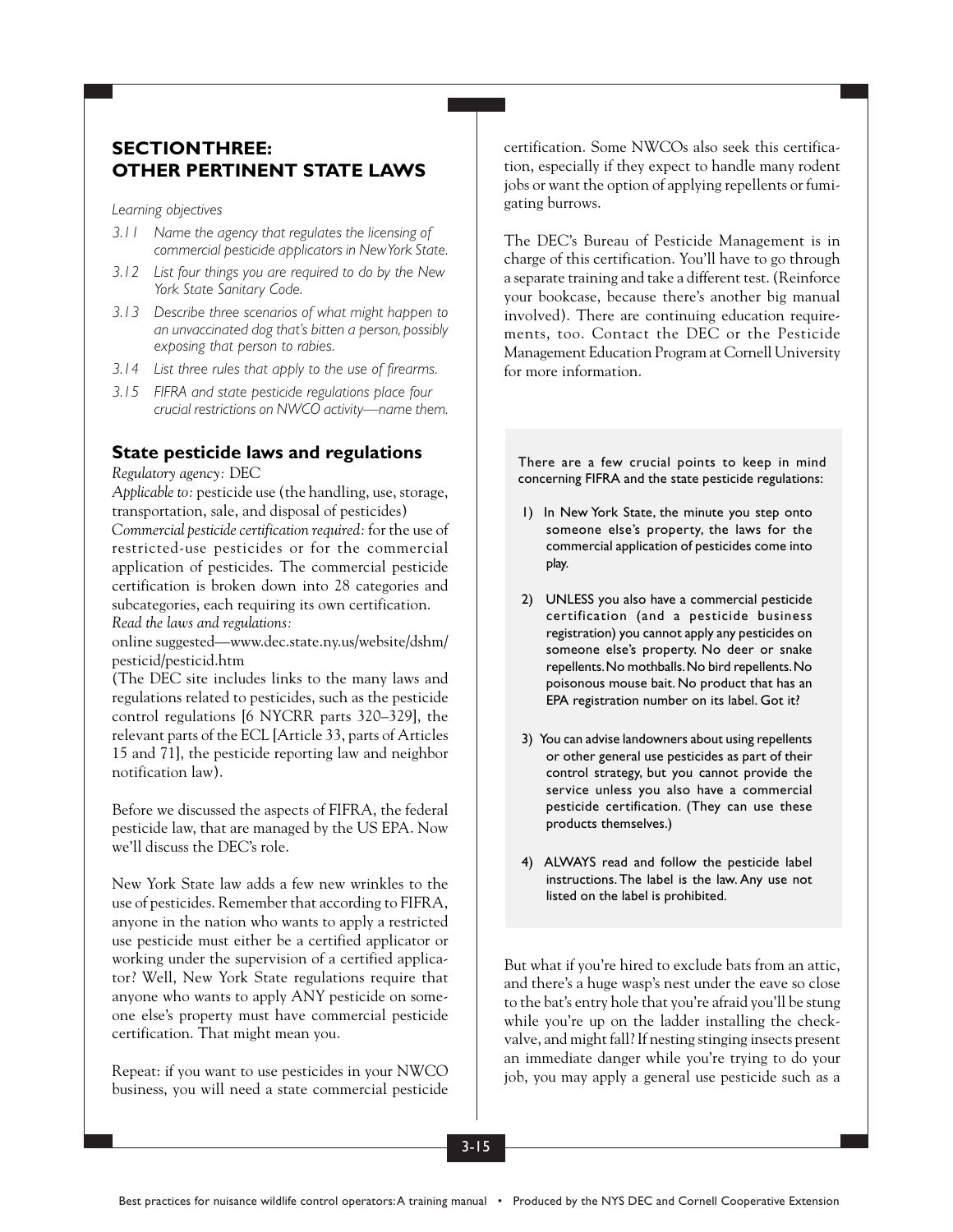wasp or hornet spray for your personal protection. This is considered an "emergency non-routine application," not a commercial pesticide application.

You can't spray to protect your customers, even if they ask you to take care of it while you're up there. Best advice is: don't go out of your way looking for stinging insects or their nests; don't offer to control stinging insects for a customer; and if you do spray to protect yourself, don't charge for it.

## **New York State Sanitary Code:**

*Regulatory agency:* NYS Dep't. of Health *Applicable to:* all New Yorkers *License required:* N/A *Read the law:* online—assembly.state.ny.us/leg/?cl=91&a=85 print—Public Health Law Article 21 Title 4, sections 2140–2146 and Chapter 1, Title 10 Part 2, section 2.14

This law deals with the control of rabies, the reporting of potentially rabid animals and of human and animal exposures to a potentially rabid animal. It also specifies what happens to a potentially rabid animal (wild animals and domestic animals may be treated differently) and what happens to a domestic animal that was exposed to a known rabid animal. The law also calls for rabies vaccinations of cats under certain conditions.

The full text of the sanitary code is included at the end of this chapter. Here are the key points:

- If you suspect an animal is rabid, you must report it to the local health authority immediately. ["Rabies suspect" is defined in section 5 (e).]
- Bats and any animal other than a dog, cat, ferret, or domestic livestock suspected of being rabid shall be destroyed immediately and submitted for rabies testing, with the approval of the local health authority.
- Health care providers must report all cases of human exposure to rabies to the local health authority immediately. ("Exposure" is defined in (a) 2.)
- If a person has been potentially exposed to rabies by a dog, cat, ferret, or domestic livestock, the local health authority may have the animal confined for 10 days at the owner's expense. With the owner's approval, the health authority may have the animal destroyed immediately and submitted for rabies testing.
- If the owner cannot be determined, the costs fall to the person who asked for the confinement. In this case, if confinement isn't possible or desirable, the animal may be destroyed immediately and submitted for testing.
- Should an animal develop signs of rabies during its isolation, it shall be destroyed and submitted for rabies testing.
- Any mammal that's been in direct contact with a known rabid animal shall either be destroyed or quarantined for six months. The costs are paid by the owner. If the animal was vaccinated before the exposure, it may be isolated under the owner's control if it receives a booster shot within five days of exposure. Any animal under such restrictions shall not be moved from one health district to another during the quarantine period except with the permission of the health authorities in both districts.
- Whenever rabies is confirmed in a county, all cats in that county who are over three months old must be vaccinated (this doesn't apply to tourists staying less than 15 days, to animals in shelters, hospitals, research facilities, or breeding facilities).

## **Agriculture and Markets regulations, Article 26, Cruelty to Animals Law**

*Regulatory agencies:* Animal Industry Division of the NYS Department of Agriculture and Markets *Applicable to:* cats and dogs and other domestic and farm animals

*Read the law:*

online—www.agmkt.state.ny.us/AI/AI916.pdf print—Agriculture and Markets Law Article 26 sections 350–378

For a NWCO, the key sections are:

Part 374: Humane destruction or other disposition of animals lost, strayed, homeless, abandoned or improperly confined or kept

Part 360: Poisoning or attempting to poison animals Part 353-a: Aggravated cruelty to animals

Part 366: Dog stealing

Part 356: Failure to provide proper food and drink to an impounded animal

Part 377: Disposal of dead animals [refers to large domestic animals]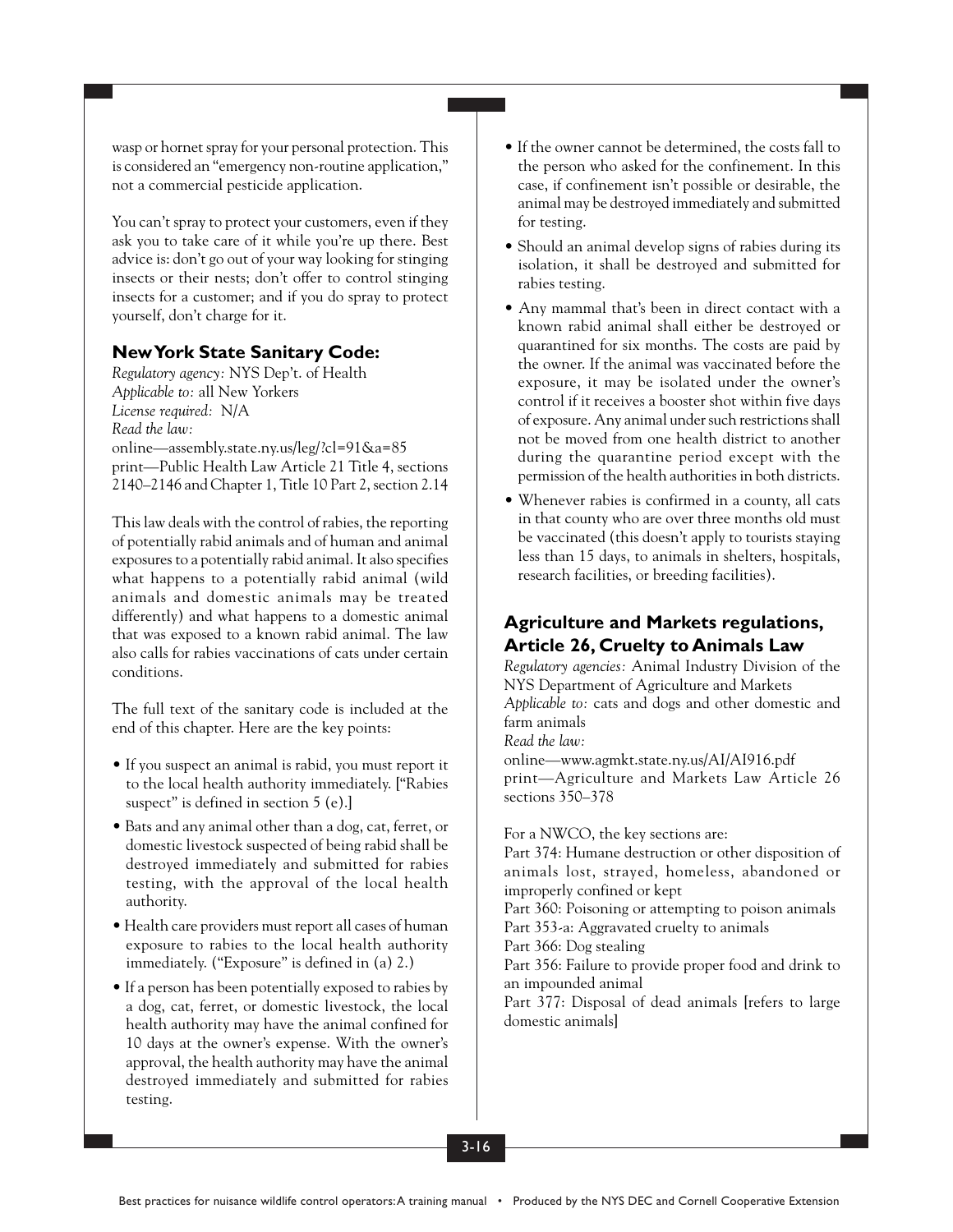## **Agriculture and Markets regulations, Article 7, Licensing, Identification and Control of Dogs and Animal Population Control Program**

*Regulatory agencies:* Animal Industry Division of the NYS Department of Agriculture and Markets *Applicable to:* dogs and cats

*Read the law:* www.agmkt.state.ny.us/AI/Circ950.pdf (primarily, this is Article 7, sections 106–126; but there are many excerpts from other laws, so it's easiest to download the circular)

For a NWCO, the key sections are:

Section 118: Seizure of dogs; redemption period; impoundment fees; adoption

Section 121: Dangerous dogs

Section 117-a: Animal population control program

Section 114: Dog control officers

Part 77, section 77.2: Standards for the care of seized dogs

Part 77, section 77.3: Euthanasia and disposal

Section 2140 (Public Health law, title IV, article 21): Rabies; prevention of the spread

Section 2142: Rabies; dogs at large; seizure and disposal; reports

Section 2145: Rabies; compulsory vaccination; violation; penalty

## **Firearm ordinances**

"Firearm" is defined in 6 NYCRR part 180.3A as "any gun or other instrument which by force of gunpowder or other explosive, or which by the force of a spring, air or other gas, expels a missile or projectile capable of killing, wounding or otherwise inflicting physical damage upon fish, wildlife or other animals." This includes shotguns, rifles, air guns, and dart rifles. Under state law, bows (long bows and crossbows) are not considered firearms.

Unfortunately, it's not that simple. There are also local firearm regulations, and they may differ from state law. Some local laws are more restrictive. Some define other devices, such as bows, as "firearms." You must obey both state and local regulations. To learn more, check the International Hunter Education Association website at www.ihea.com or consider attending the DEC's hunter education course or a firearms safety course sponsored by the National Rifle Association (NRA).

Here are a few points:

- shotguns and rifles must be unloaded when carried in a motor vehicle
- firearms can't be discharged across a public highway or maintained right-of-way
- rifles aren't allowed in the field on Long Island, or in Westchester County
- legal discharge distance for both firearms and long bows follows the 500 feet rule (unless you have permission from the owner of the building).

The last point explains how far you must be from a building in order to shoot legally. You must be more than 500 feet from

- a school, playground, or occupied factory or church
- occupied or used farm building or structure
- a home (unless you own it, lease it, are an

immediate member of the family, an employee, or a guest who has the owner's consent).

How far is 500 feet? Most people are poor judges of distance. You may want to take a tape measure outdoors and actually pace off the distance a few times. Unfortunately, you have to stretch your vision even more because you have to consider 500 feet in all directions. That's 18 acres, or about as big as 16 football fields, just a bit smaller than the area covered by the White House.

## **Building codes**

Building codes are relevant if you offer repair or exclusion services, such as adding a cap to a chimney to keep raccoons out. These regulations vary across the state, and are updated regularly.

### **Higher, deeper, further…**

- Check local building codes, firearms, and pest control ordinances. Would any influence your ability to control pigeons, repair a building and add exclusion devices, use firearms or traps?
- Attend a firearms safety course.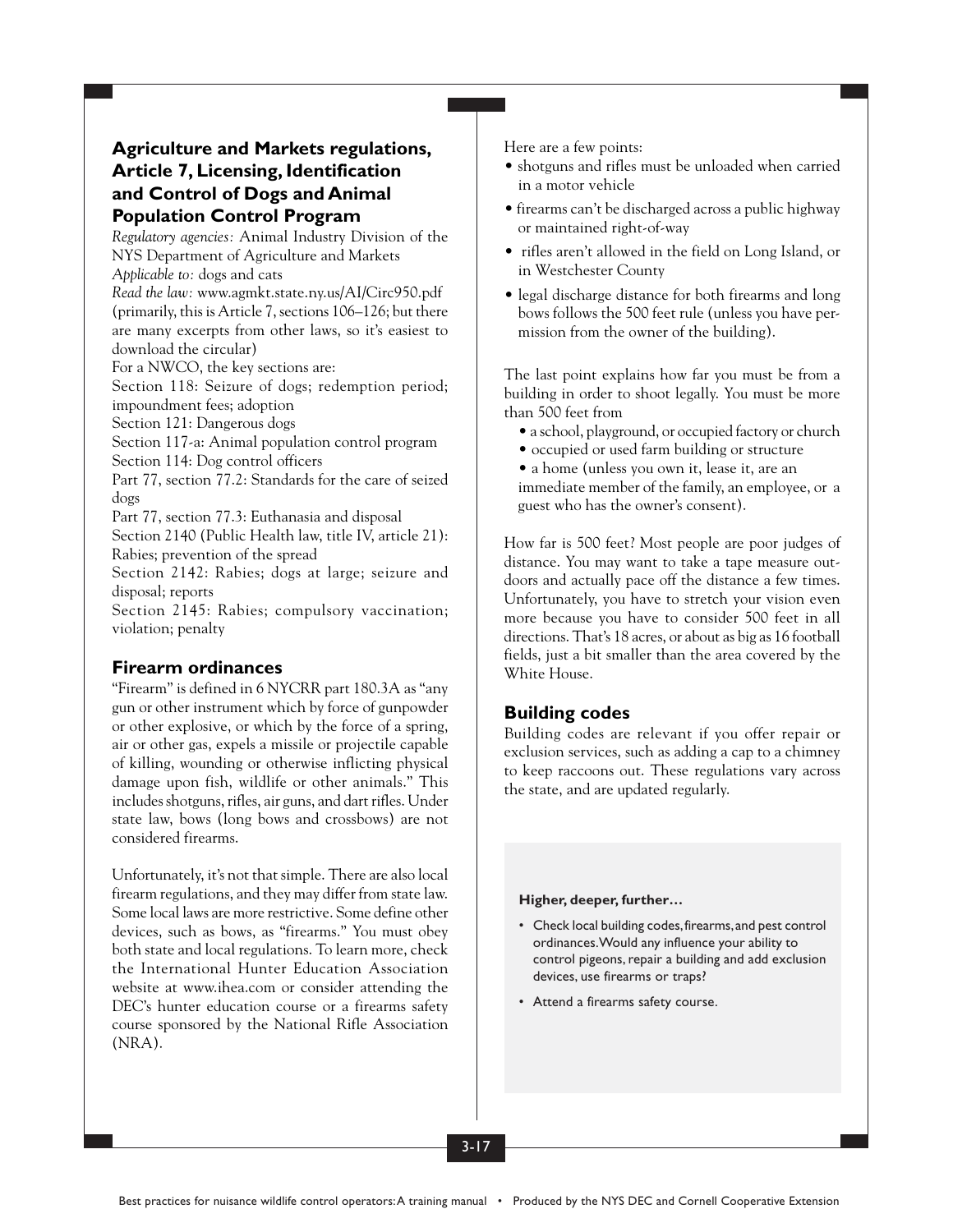### **Summary**

Before you answer the review questions, you may wish to think about the learning objectives for this section:

- *3.11 Name the agency that regulates the licensing of commercial pesticide applicators in New York State.*
- *3.12 List four things you are required to do by the New York State Sanitary Code.*
- *3.13 Describe three scenarios of what might happen to an unvaccinated dog that's bitten a person, possibly exposing that person to rabies.*
- *3.14 List three rules that apply to the use of firearms.*
- *3.15 FIFRA and state pesticide regulations place four crucial restrictions on NWCO activity—name them.*

### **Review questions**

- 1. You'd like to euthanize an opossum using a firearm. There's a summer home about 80 yards from your customer's property. Can you use this technique legally?
- a). yes, no problem
- b). no, because you're too close to the neighbor's summer home
- c). yes, but only as a guest of the owners or renters of the summer home, and with their consent
- d). do not have enough information to decide.
- 2. You're talking to a man on the phone, and he's frantic. A stray dog has bitten his child. He wants you to capture it and have it tested for rabies. When you get there, the child is screaming and doesn't want to let you near the dog if you're going to kill it. What do you do?
- a). call the county health department
- b). restrain and isolate the animal, then try to find out who owns the dog
- c). explain that the dog doesn't have to be killed. It could be held in quarantine for ten days to determine if it's rabid, but if the owner can't be found, they'd have to pay for it.
- d). all of the above
- 3. Who certifies commercial pesticide applicators in New York State?
- a). US EPA
- b). Pesticide Applicator Board, NYS Dept. of Agriculture and Markets
- c). Bureau of Pesticide Management, NYS DEC
- d). None of the above
- 4. The New York State Sanitary Code
- a). requires you to report potentially rabid animals and cases when a person or animal may have been exposed to rabies.
- b). regulates the operation of commercial kitchens in restaurants, schools, nursing homes, and hospitals
- c). applies only when a person has been exposed to rabies
- d). focuses on wildlife, not domestic animals

*Answers:*

$$
1\text{---}c
$$
\n
$$
2\text{---}d
$$
\n
$$
3\text{---}c
$$
 AND a\n
$$
4\text{---}a
$$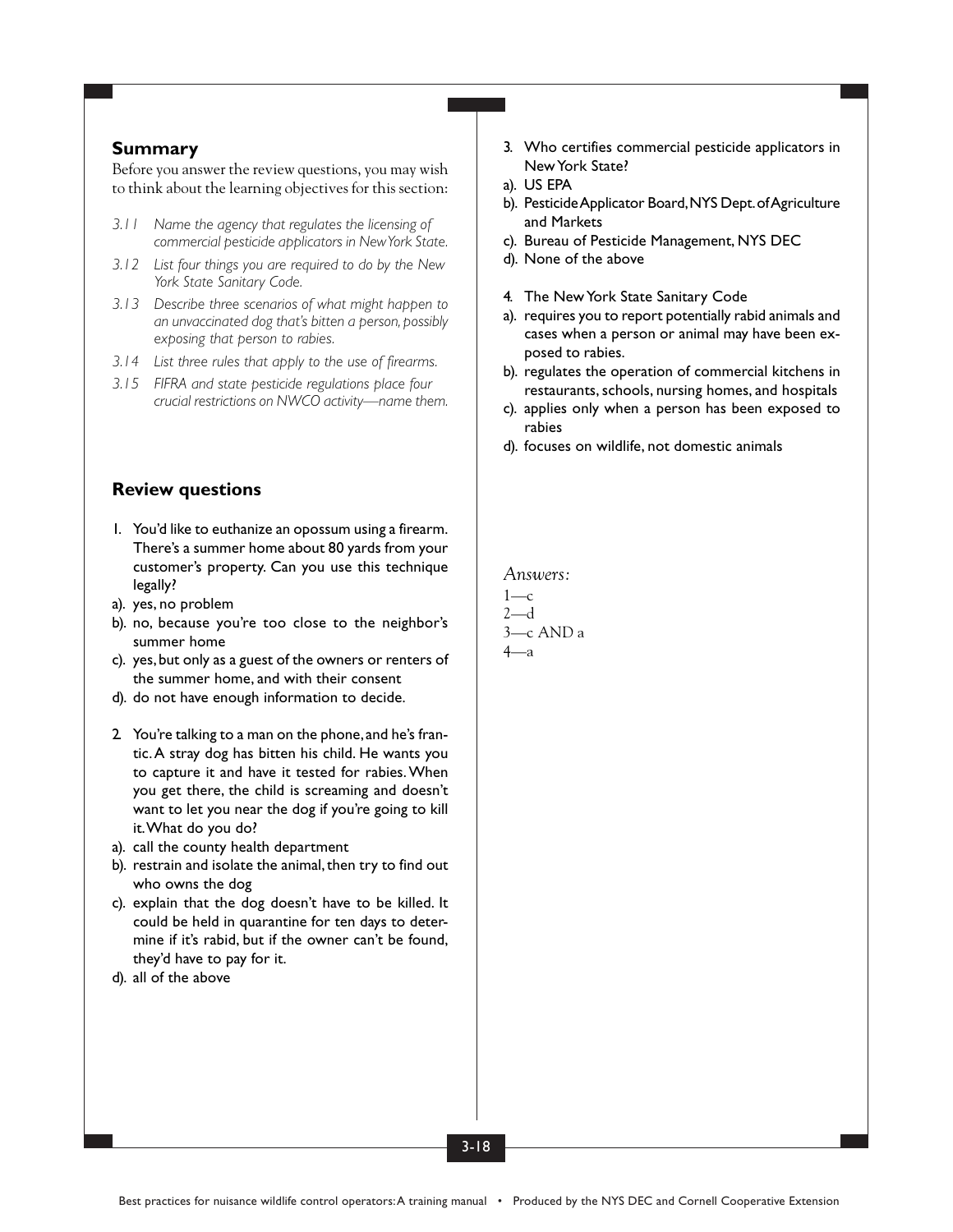## **SECTION FOUR: LOCAL LAWS (COUNTY, CITY, TOWN, VILLAGE)**

There are a variety of local laws that may affect your NWCO business. Some address control techniques, such as trapping or the use of firearms or pesticides. Health codes or other regulations may restrict the transportation of wildlife; for example, trapped animals can't be removed from, or brought into, Long Island or New York City.

Building codes and fire codes dictate the design and construction of exclusion devices, such as chimney caps; there may even be specific regulations about electric fences. Certain species may receive added protection in some areas.

The first page in the resource section includes a form for your local contacts. Fill those in, so you have them handy when you need them.

### **Chapter summary**

These were the overall learning objectives for the chapter. How well do you feel you've mastered them?

- *• Know which federal and state agencies regulate aspects of the nuisance wildlife control industry.*
- *• Understand the various state and federal laws about handling wildlife and using pesticides.*
- *• Recognize which situations a NWCO can handle—and which are beyond your authority.*
- *• Know when a state and/or federal permit is required.*
- *• Realize that building codes, firearm ordinances, and other local regulations may apply to your work.*
- *• Be aware of the requirements and procedures for attaining a state nuisance wildlife control operator license.*

### **Lists of Endangered and Threatened Wildlife**

Please check these lists, last modified on July 2, 2001, against the most current lists of endangered and threatened species and species of special concern. These lists have been excerpted and include only mammals, birds, amphibians, and reptiles.

The DEC maintains current and complete lists on its website at:

www.dec.state.ny.us/website/dfwmr/wildlife/endspec/ index.html

## **Definitions**

**Extinct:** Species is no longer living or existing.

**Extirpated:** Species is not extinct, but no longer occurring in a wild state within New York, or no longer exhibiting patterns of use traditional for that species in New York (e.g., historical breeders no longer breeding here).

**Endangered:** Any native species in imminent danger of extirpation or extinction in New York State.

**Threatened:** Any native species likely to become an endangered species within the foreseeable future in New York State.

**Special Concern:** Any native species for which a welfare concern or risk of endangerment has been documented in New York State.

Authority: Environmental Conservation Law of New York, Section 11-0535 and 6 NYCRR (New York Codes, Rules and Regulations) Part 182 - effective (last promulgated in state regulation) December 4, 1999. Here are the excerpts of the state laws referred to in this chapter that are most relevant to NWCOs. This is the way the laws actually read. Please note: Accurate at time of printing but readers should check for amendments and new laws and regulations.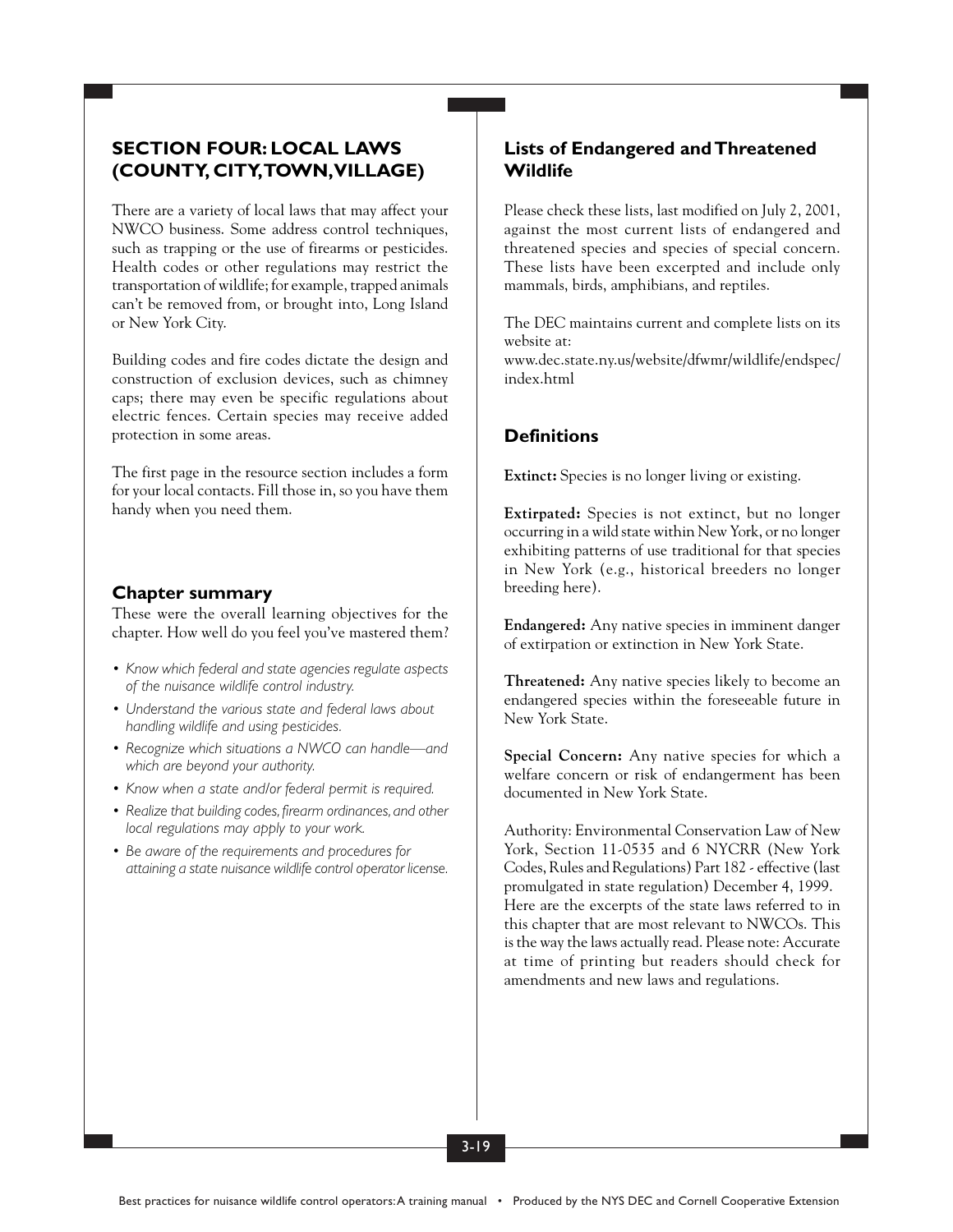# **Endangered wildlife in New York**

| <b>Species</b>                                                                                                                                              | <b>Scientific name</b>                                                                                                                                                                            | <b>Extirpated</b><br>in New York | <b>Also federally</b><br>endangered | <b>Also federally</b><br>threatened |
|-------------------------------------------------------------------------------------------------------------------------------------------------------------|---------------------------------------------------------------------------------------------------------------------------------------------------------------------------------------------------|----------------------------------|-------------------------------------|-------------------------------------|
| Amphibians:<br>Tiger salamander<br>Northern cricket frog                                                                                                    | Ambystoma tigrinum<br>Acris crepitans                                                                                                                                                             |                                  |                                     |                                     |
| Reptiles:<br>Mud turtle<br>Bog turtle<br>Atlantic hawksbill sea turtle<br>Atlantic ridley sea turtle<br>Leatherback sea turtle<br>Queen snake<br>Massasauga | Kinosternon subrubrum<br>Clemmys muhlenbergii<br>Eretmochelys imbricata<br>Lepidochelys kempii<br>Dermochelys coriacea<br>Regina septemvittata<br>Sistrurus catenatus                             |                                  | Y<br>Y<br>Y                         | Y                                   |
| Birds:<br>Golden eagle<br>Peregrine falcon<br>Spruce grouse<br>Black rail<br>Piping plover                                                                  | Aquila chrysaetos<br>Falco peregrinus<br>Falcipennis canadensis<br>Lateraluus jamaicensis<br>Charadrius melodus                                                                                   | Y                                | Y<br>(in the Great Lakes region)    | Y<br>(Atlantic Coastal region)      |
| Eskimo curlew<br>Roseate tern<br>Black tern<br>Short-eared owl<br>Loggerhead shrike                                                                         | Numenius borealis<br>Sterna dougallii dougallii<br>Chlidonias niger<br>Asio flammeus<br>Lanius ludovicianus                                                                                       | Y                                | Y<br>Y                              |                                     |
| Mammals:<br>Indiana bat<br>Allegheny woodrat<br>Sperm whale<br>Sei whale<br>Blue whale<br>Finback whale<br>Humpback whale<br>Right whale<br>Gray wolf       | Myotis sodalis<br>Neotoma magister<br>Physeter catodon<br>Balaenoptera borealis<br>Balaenoptera musculus<br>Balaenoptera physalus<br>Megaptera novaeangliae<br>Eubalaena glacialis<br>Canis lupus | Y<br>Y                           | Y<br>Y<br>Y<br>Y<br>Y<br>Y<br>Y     | $\mathbf Y$                         |
| Cougar<br>See the DEC website for updates<br>$\bullet$<br>at: www.dec.state.ny.us/website/<br>dfwmr/wildlifelendspec/<br>etsclist.html                      | Felis concolor                                                                                                                                                                                    | $\mathbf Y$<br>$3 - 20$          | $\mathbf Y$                         |                                     |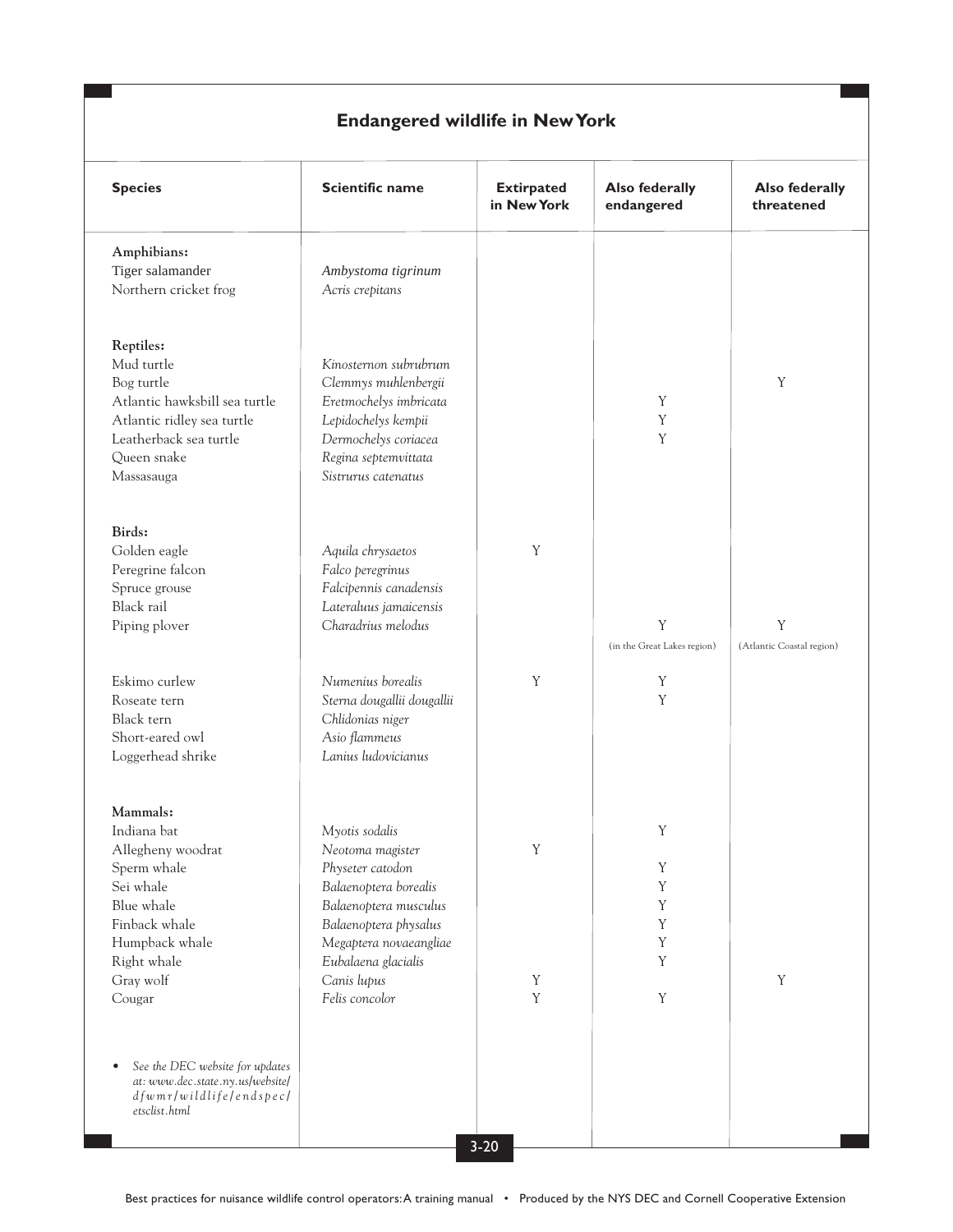| <b>Species</b>                               | Scientific name          | <b>Extirpated</b><br>in New York | Also a federally<br>threatened species |
|----------------------------------------------|--------------------------|----------------------------------|----------------------------------------|
| Amphibians:<br>None listed                   |                          |                                  |                                        |
| Reptiles:                                    |                          |                                  |                                        |
| Blanding's turtle                            | Emydoidea blandingii     |                                  |                                        |
| Green sea turtle                             | Chelonia mydas           |                                  | $\mathbf Y$                            |
| Loggerhead sea turtle                        | Caretta caretta          |                                  | $\mathbf Y$                            |
| Fence lizard                                 | Sceloporus undulatus     |                                  |                                        |
| Timber rattlesnake                           | Crotalus horridus        |                                  |                                        |
| Birds:                                       |                          |                                  |                                        |
| Pied-billed grebe                            | Podilymbus podiceps      |                                  |                                        |
| Least bittern                                | Ixobrychus exilis        |                                  |                                        |
| Bald eagle                                   | Haliaeetus leucocephalus |                                  | $\mathbf Y$                            |
| Northern harrier                             | Circus cyaneus           |                                  |                                        |
| King rail                                    | Rallus elegans           |                                  |                                        |
| Upland sandpiper                             | Bartramia longicauda     |                                  |                                        |
| Common tern                                  | Sterna hirundo           |                                  |                                        |
| Least tern                                   | Sterna antillarum        |                                  |                                        |
| Sedge wren                                   | Cistothorus platensis    |                                  |                                        |
| Henslow's sparrow                            | Ammodramus henslowii     |                                  |                                        |
| Mammals:                                     |                          |                                  |                                        |
| Canada lynx                                  | Lynx canadensis          | $\mathbf Y$                      | $\mathbf Y$                            |
|                                              |                          |                                  |                                        |
|                                              |                          |                                  |                                        |
|                                              |                          |                                  |                                        |
|                                              |                          |                                  |                                        |
|                                              |                          |                                  |                                        |
|                                              |                          |                                  |                                        |
|                                              |                          |                                  |                                        |
|                                              |                          |                                  |                                        |
|                                              |                          |                                  |                                        |
|                                              |                          |                                  |                                        |
|                                              |                          |                                  |                                        |
|                                              |                          |                                  |                                        |
|                                              |                          |                                  |                                        |
|                                              |                          |                                  |                                        |
|                                              |                          |                                  |                                        |
|                                              |                          |                                  |                                        |
|                                              |                          |                                  |                                        |
|                                              |                          |                                  |                                        |
|                                              |                          |                                  |                                        |
| See the DEC website for updates<br>$\bullet$ |                          |                                  |                                        |
| at: www.dec.state.ny.us/website/             |                          |                                  |                                        |
| dfwmr/wildlife/endspec/                      |                          |                                  |                                        |
| etsclist.html                                |                          |                                  |                                        |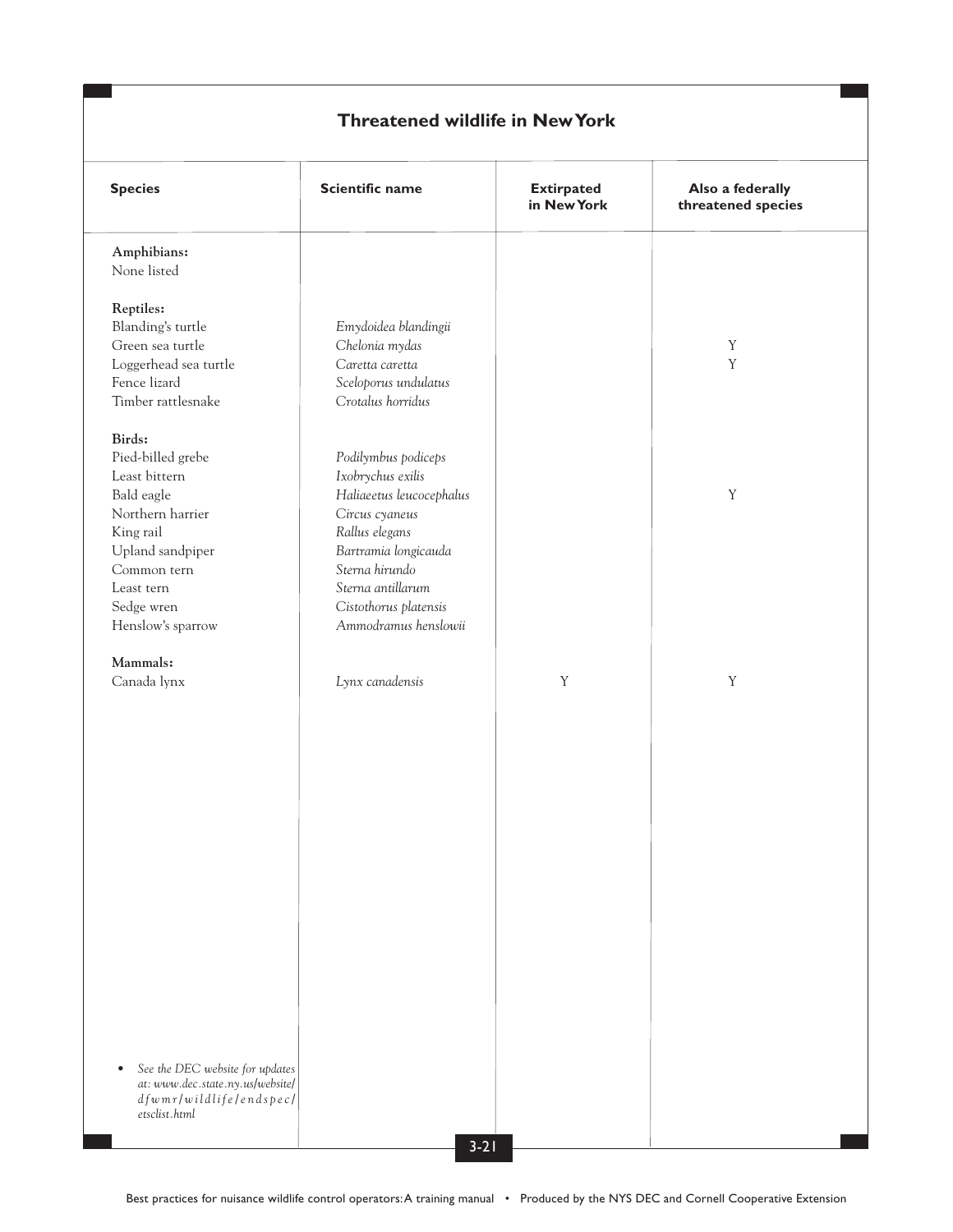# **Wildlife species of special concern in New York**

| <b>Species</b>                                                      | <b>Scientific name</b>                        |
|---------------------------------------------------------------------|-----------------------------------------------|
|                                                                     |                                               |
| Amphibians:                                                         |                                               |
| Hellbender                                                          | Cryptobranchus alleganiensis                  |
| Marbled salamander                                                  | Ambystoma opacum                              |
| Jefferson salamander                                                | Ambystoma jeffersonianum                      |
| Blue-spotted salamander                                             | Ambystoma laterale                            |
| Longtail salamander                                                 | Eurycea longicauda                            |
| Eastern spadefoot toad                                              | Scaphiopus holbrookii                         |
| Southern leopard frog                                               | Rana sphenocephala utricularius               |
| Reptiles:                                                           |                                               |
| Spotted turtle                                                      | Clemmys guttata                               |
| Wood turtle                                                         | Clemmys insculpta                             |
| Eastern box turtle                                                  | Terrapene carolina                            |
| Eastern spiny softshell                                             | Apalone spinifera                             |
| Eastern hognose snake                                               | Heterodon platyrhinos                         |
| Worm snake                                                          | Carphophis amoenus                            |
| Birds:                                                              |                                               |
| Common loon                                                         | Gavia immer                                   |
| American bittern                                                    | Botaurus lentiginosus                         |
|                                                                     | Pandion haliaetus                             |
| Osprey                                                              |                                               |
| Sharp-shinned hawk<br>Cooper's hawk                                 | Accipiter striatus                            |
| Northern goshawk                                                    | Accipiter cooperii<br>Accipiter gentilis      |
| Red-shouldered hawk                                                 | Buteo lineatus                                |
| Black skimmer                                                       |                                               |
|                                                                     | Rynchops niger<br>Chordeiles minor            |
| Common nighthawk                                                    |                                               |
| Whip-poor-will                                                      | Caprimulgus vociferus                         |
| Red-headed woodpecker                                               | Melanerpes erythrocephalus                    |
| Horned lark                                                         | Eremophila alpestris                          |
| Bicknell's thrush                                                   | Catharus bicknelli                            |
| Golden-winged warbler<br>Cerulean warbler                           | Vermivora chrysoptera<br>Dendroica cerulea    |
|                                                                     |                                               |
| Yellow-breasted chat                                                | Icteria virens                                |
| Vesper sparrow                                                      | Pooecetes gramineus                           |
| Grasshopper sparrow                                                 | Ammodramus savannarum<br>Ammodramus maritimus |
| Seaside sparrow                                                     |                                               |
| Mammals:                                                            |                                               |
| Small-footed bat                                                    | Myotis leibii                                 |
| New England cottontail                                              | Sylvilagus transitionalis                     |
| Harbor porpoise                                                     | Phocoena phocoena                             |
|                                                                     |                                               |
|                                                                     |                                               |
|                                                                     |                                               |
| See the DEC website for updates<br>at: www.dec.state.ny.us/website/ |                                               |
| dfwmr/wildlifelendspecl                                             |                                               |
| etsclist.html                                                       |                                               |
|                                                                     |                                               |
|                                                                     | $3 - 22$                                      |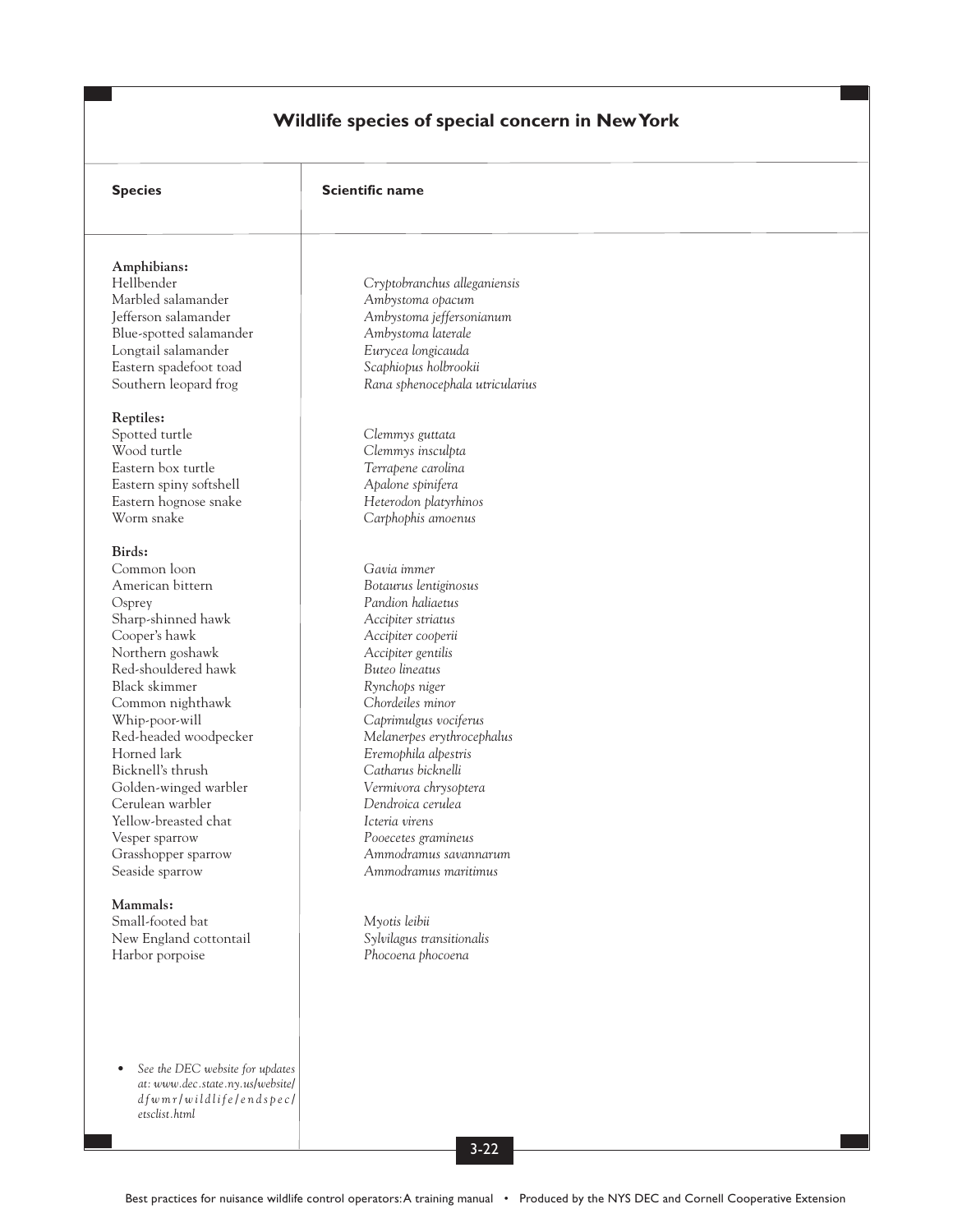Here are the excerpts of the state laws referred to in this chapter that are most relevant to NWCOs. This is the way the laws actually read. Please note: Accurate at time of printing but readers should check for amendments and new laws and regulations.

### **Environmental Conservation Law**

The statutory authority for the nuisance wildlife control license is ECL 11-0524 and 6 NYCRR Part 175. Here are the most relevant sections of the ECL.

#### **S 11-0524. Nuisance wildlife control operators.**

1. No person shall charge a fee to take, possess, transport or release wildlife whenever it becomes a nuisance pursuant to section 11-0505, 11-0507, 11- 0521, or 11-0523 of this title unless such person has been issued a nuisance wildlife control operator license by the department.

2. No person shall be issued a license by the department under this section unless he or she provides evidence satisfactory to the department, that he or she has completed nuisance wildlife control training. In addition to any other requirements of the department, such training shall include training in site evaluation, methods of resolving common nuisance wildlife problems, including but not limited to, non-lethal methods; exclusion methods; habitat modification; and capture and handling techniques.

3. The department may issue a revocable nuisance wildlife control operator license and adopt regulations concerning the qualifications for such license and the terms and conditions of such license provided, however, that any such regulations, terms and conditions include training requirements consistent with subdivision two of this section.

4. The fee for a nuisance wildlife control operator license shall be fifty dollars paid annually to be deposited in the conservation fund established pursuant to section eighty-three of the state finance law.

5. Any person licensed pursuant to this section shall submit annually a report to the department which specifies each client's name and address, the date work was performed, the species controlled, the abatement method used, the disposition of the animal, and any other information as required by the department. The department shall annually update a list of nuisance wildlife control operators and make it available to the public in both printed and electronic formats.

#### **S 11-0521. Destructive wildlife; taking pursuant to permit.**

1. The department may direct any environmental conservation officer, or issue a permit to any person, to take any wildlife at any time whenever it becomes a nuisance, destructive to public or private property or a threat to public health or welfare, provided, however, that where such wildlife is a bear, no such permit shall be issued except upon proof of damage to such property or threat to public health or safety presented to the department. Upon presentation of such proof, the department may issue a permit authorizing the use of trained tracking dogs pursuant to section 11-0928 of this article, and, if the department has determined that no other alternative is feasible, a separate permit to take the bear. Wildlife so taken shall be disposed of as the department may direct.

2. The department may, by permit issued to a landowner, permit such landowner, and any person he may designate in writing as his agent, to take beaver on lands owned by the permittee, during any specified period, in any specified number, and by any specified means, notwithstanding the provision contained in paragraph d of subdivision 3 of section 11-0901 or any other provision of the Fish and Wildlife Law. Beaver so taken shall be disposed of as the department may direct.

3. Nothing in this section shall be construed as requiring or obligating the department to issue a permit to take wildlife or to direct the taking of any wildlife when in its opinion the nuisance, destruction of property or threat to public health and welfare will not be effectively abated thereby.

#### **S 11-0523. Destructive or menacing wildlife; taking without permit.**

1. Owners and lessees and members of their immediate families actually occupying or cultivating lands, and persons authorized in writing and actually employed by them in cultivating such lands, may take (a) unprotected wildlife other than birds and (b) starlings, common crows and, subject to section 11- 0513, pigeons, when such wildlife is injuring their property or has become a nuisance thereon. Such taking may be done in any manner, notwithstanding any provision of the Fish and Wildlife Law, except section 11-0513, or the Penal Law or any other law.

2. Any bear killing or worrying livestock on land occupied or cultivated, or destroying an apiary thereon, may be taken or killed, at any time, by shooting or device to entrap or entice on such land, by the owner,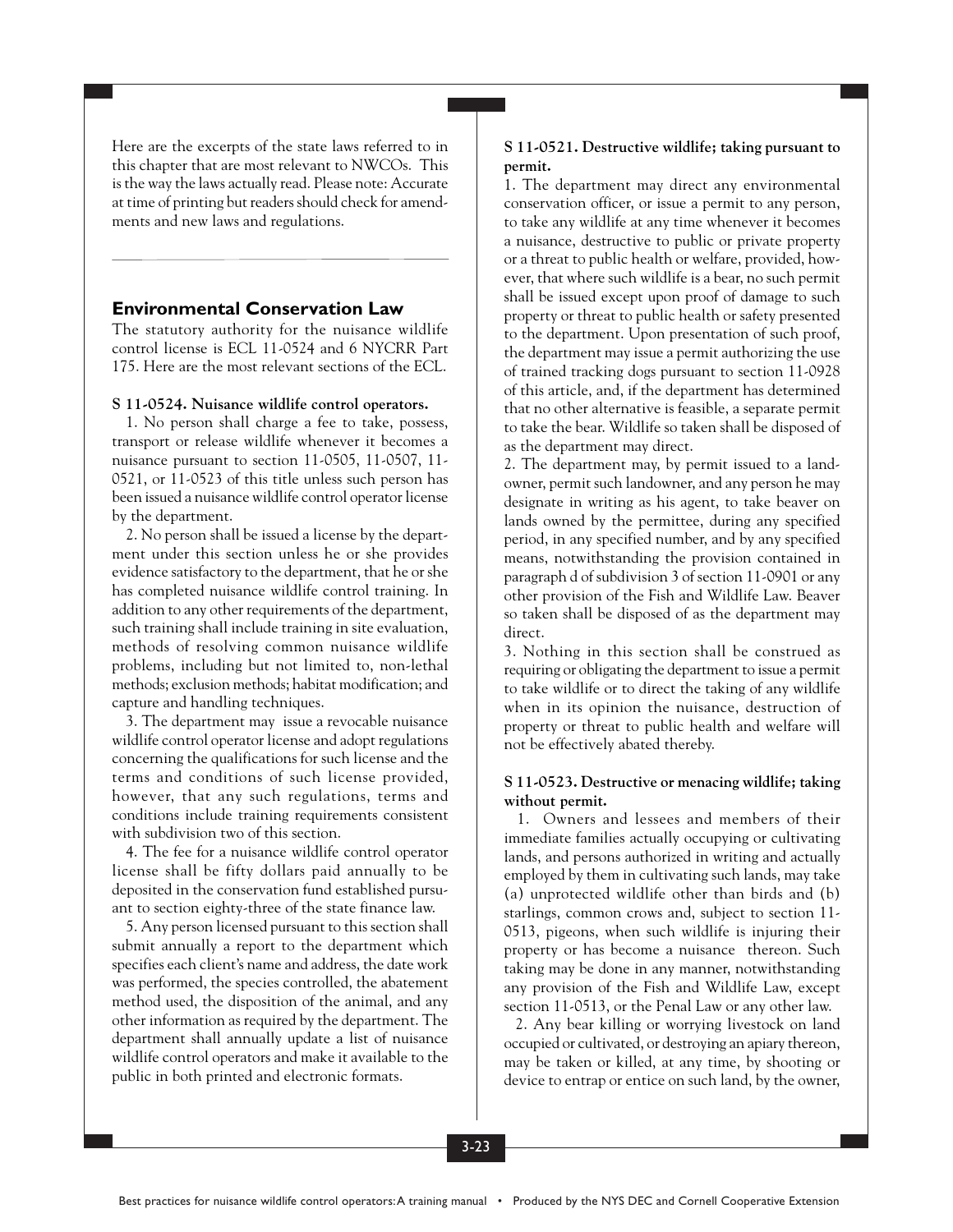lessee or occupant thereof, or any member of the owner's, lessee's or occupant's immediate family or by any person employed by such owner, lessee or occupant. The owner or occupant of such lands shall promptly notify the nearest environmental conservation officer and deliver to such officer the carcass of any bear killed pursuant to this subdivision. The environmental conservation officer shall dispose of the carcass as the department may direct.

3. Red-winged blackbirds, common grackles and cowbirds destroying any crop may be killed during the months of June, July, August, September and October by the owner of the crop or property on which it is growing or by any person in his employ.

4. Varying hares, cottontail rabbits and European hares which are injuring property on occupied farms or lands may be taken thereon, at any time, in any manner, except by the use of ferrets, fitch-ferrets, or fitch by the owners or occupants of such farms or lands or by a person authorized in writing by them and actually employed by them in cultivating such farm lands.

5. Skunks injuring property or which have become a nuisance may be taken at any time in any manner.

6. Raccoons, coyotes or fox injuring private property may be taken by the owner, occupant or lessee thereof, or an employee or family member of such owner, occupant or lessee, at any time in any manner.

7. Whenever black, grey and fox squirrels, opossums or weasels are injuring property on occupied farms or lands or dwellings, they may be taken at any time in any manner, by the owners or occupants thereof or by a person authorized in writing by such owner or occupant.

8. No license or permit from the department is required for any taking authorized by this section.

9. Varying hares, cottontail rabbits, skunks, black, grey and fox squirrels, raccoons, opossums or weasels taken pursuant to this section in the closed season or in a manner not permitted by section 11-0901 shall be immediately buried or cremated. No person shall possess or traffic in such skunks or raccoons or the pelts thereof or in such varying hares or cottontail rabbits or the flesh thereof.

**S 11-0511. Possession and transportation of wildlife.** No person shall, except under a license or permit first obtained from the department containing the prominent warning notice specified in subdivision nine of section 11-0917 of this article, possess, transport or cause to be transported, imported or exported any live

wolf, wolfdog, coyote, coydog, fox, skunk, venomous reptile or raccoon, endangered species designated pursuant to section 11-0535 hereof, species named in section 11-0536 or other species of native or nonnative live wildlife or fish where the department finds that possession, transportation, importation or exportation of such species of wildlife or fish would present a danger to the health or welfare of the people of the state, an individual resident or indigenous fish or wildlife population. Environmental conservation officers, forest rangers and members of the state police may seize every such animal possessed without such license or permit. No action for damages shall lie for such seizure, and disposition of seized animals shall be at the discretion of the department.

#### **S 11-0513. Pigeons.**

1. No person shall at any time, by any means or in any manner capture, kill or attempt to capture or kill any Antwerp or homing pigeon, wearing a ring or seamless leg band with its registered number stamped thereon; nor shall any person remove such mark. No person except the lawful owner shall detain, possess, or transport Antwerp or homing pigeons wearing a ring or seamless leg band with the registered number thereon.

2. Notwithstanding any other law to the contrary, the local legislative body of any city, town or village, or in the city of New York the Department of Health may take or issue a permit to any person to take pigeons at any time and in any humane manner in such municipality, whenever such body or administration finds that pigeons within such municipality are or may become a menace to public health or a public nuisance; provided, however, that no pigeon may be taken in a manner which will endanger other animal life, persons or property.

### **S 11-0505. Interference with fish and wildlife.**

1. a. Except as permitted by the department, no person shall obstruct the passage of fish in any stream or river by a screen or otherwise. The department may order such obstruction removed by the person erecting the same or by the owner of the land on which it is located. A copy of the order shall be served on such person or owner and failure to comply with its terms within ten days after service thereof shall be deemed a violation of this subdivision. This subdivision shall not apply to dams heretofore or hereafter erected.

b. Flumes or raceways in streams stocked with fish by the state shall be screened as the department may direct.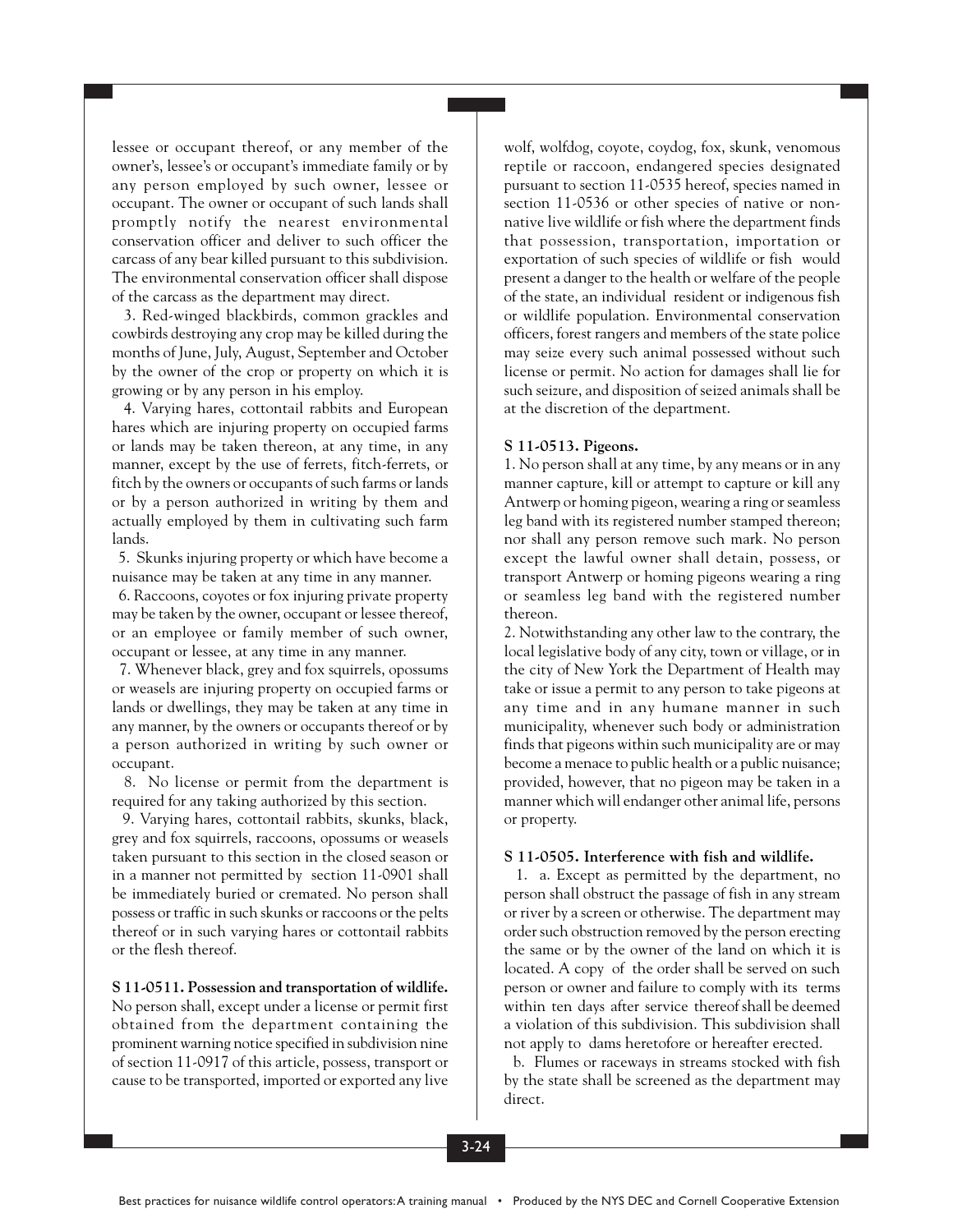#### 2. No person shall:

a. hold back or divert water in any stream which supplies a state hatchery so as to prevent the flow of sufficient water for hatchery purposes, or

b. take fish from the waters of any state hatchery operated by the department, except under the authority of the department.

3. No deer or bear traps shall be made, set or used upon land inhabited by deer or bear. No salt lick shall be made, set or used upon land inhabited by deer or bear, except that the department may do so on state wildlife refuges and wildlife management areas.

4. No person shall use any device which prevents frogs from having free access to and egress from water.

5. No person shall rob or wilfully destroy a nest of any protected birds unless a permit shall first be obtained from the department.

6. Except as permitted by the department, no person shall at any time disturb a beaver dam, house or den or a muskrat house or den or any structure constructed by a muskrat in which it can take shelter.

7. No person shall at any time disturb a nest box or any structure constructed for the purpose of harboring wild birds whether or not such structure is inhabited by wild birds, except for annual maintenance of such structure or when deemed necessary by the owner of the property whereupon such structure is located.

8. No person shall place, give, expose, deposit, distribute or scatter any substance with the intent to attract or entice deer to feed within three hundred feet of a public highway. Normal agricultural practice of planting, cultivating or harvesting and the feeding of deer held captive for agricultural purposes or the feeding of deer held captive in zoos and wildlife parks shall not be considered attracting or enticing deer to feed for the purposes of this section.

#### **S 11-0507. Liberation of fish, shellfish and wildlife.**

1. Fish or fish eggs shall not be placed in any waters of the state unless a permit is first obtained from the department; but no permit shall be required to place fish or fish eggs in an aquarium.

2. No person shall liberate or import or cause to be imported for the purpose of liberation within the state any European hare (*Lepus europaeus)*, European or San Juan rabbit (*Oryctolagus cuniculus*), Texas or jack rabbit (*Lepus californicus*), gray fox (*Urocyon cinereoargenteus)*, including captive bred gray fox, red fox (*Vulpes vuples*), including captive bred red fox or nutria (*Myocastor coypus*), whether taken from within or without the state. Nutria may be imported only by permit of the department for scientific, exhibition or for breeding purposes.

3. No person shall willfully liberate within the state any wildlife except under permit from the department. The department may issue such permit in its discretion, fix the terms thereof and revoke it at pleasure. These provisions do not apply to migratory game birds, importation of which is governed by regulation of the department.

4. No person shall intentionally liberate zebra mussels (*Dreissena polymorpha*) into any waters of the state. No person shall buy, sell, or offer to buy or sell, or intentionally possess or transport zebra mussels except under a license or permit issued pursuant to section 11-0515. Zebra mussels, except those lawfully held pursuant to a license or permit, may be destroyed by any person at any time.

#### **S 11-0525. Control of rabies in wildlife**

1. Whenever the disease rabies occurs in any area of the state and the infection of wild foxes or other wildlife populations is certified to exist therein by the joint determination of the Departments of Health, Agriculture and Markets and Environmental Conservation, and certification is made to the Commissioner of Environmental Conservation by the Commissioners of Health and of Agriculture and Markets that the health and welfare of the human population or the health and welfare of domestic livestock are in danger therefrom, the department is thereupon authorized and directed to undertake through the use of professional trappers or by other means such fox control or wildlife control measures in the certified area as in its judgment will eliminate, reduce or confine the disease.

2. Such control measures shall be continued until the Commissioners of Health, Agriculture and Markets and Environmental Conservation shall jointly determine that control measures should be terminated. 3. Necessary expenses for such control work shall be financed by moneys made available by appropriation or otherwise to the department out of moneys in the state treasury, in the general fund, to the credit of the state purpose fund not otherwise appropriated.

### **S 11-1101. Prohibitions.**

1. Except as provided in title 5 or in sections 11- 1901 or 11-1903, no wild bird shall be trapped, netted or snared, or if so taken, possessed.

2. Traps shall not be set for the taking of any protected wildlife except (a) in an open season as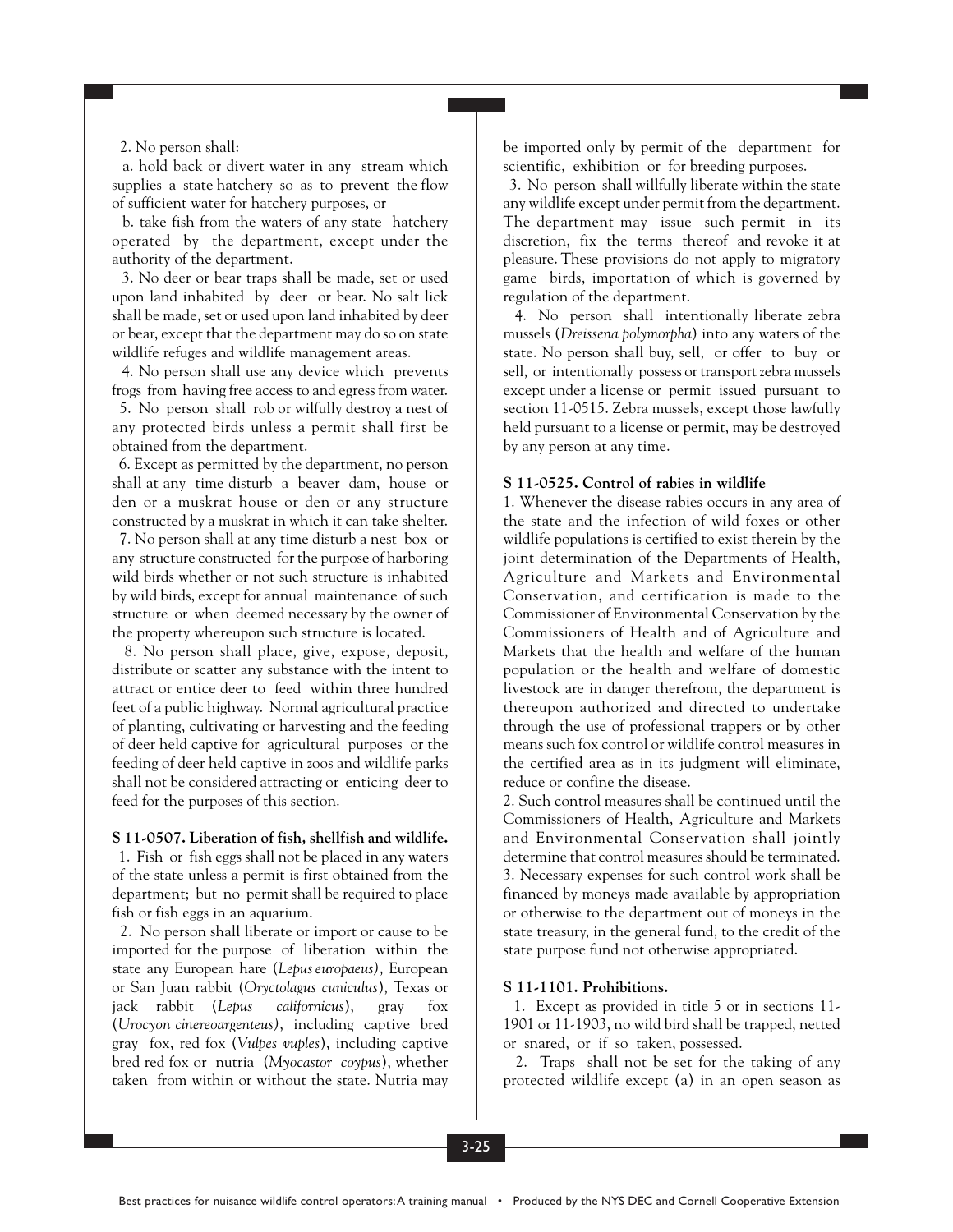provided in section 11-1103 for taking the species for which the trap is set; or (b) in accordance with a license or permit issued by the department pursuant to title 5; or (c) as provided in title 5 or title 19 with respect to rabies control and predatory, destructive or menacing wildlife; or (d) on a registered muskrat marsh as provided in section 11-1109. Protected wildlife taken or captured in a trap shall not be killed or possessed while captive unless it is a species of wildlife for which the trap was or might lawfully have been set at the time of capture.

3. In waters of the Southern Zone, as so defined, from December 5 through January 31, no person shall set, place or maintain a trap of any kind except (a) spring hole trap sets for the purpose of taking fox, or (b) water sets during any open season established for the taking of muskrat, otter and beaver, or (c) traps set on a registered muskrat marsh pursuant to permit, issued as provided in section 11-1109.

4. On the opening day of an open season for trapping, no person shall stake, set or place any trap or deadfall for the purpose of taking the species of game for which such open season is established or fixed, in the area for which such open season is established or fixed, before 7:00 A.M.

5. Except as provided in subdivision 1 or 2 of section 11-0523 with respect to destructive and menacing wildlife, no person shall (a) set or use a trap of the leg-gripping type having teeth in the jaws; (b) set a trap so that wildlife when caught is suspended; (c) use, locate or set a snare or a device consisting of a noose of any material whereby an animal may be taken.

 6. a. No person shall set or use a trap of the leg-gripping type (a) having a spread of jaws exceeding 7  $\frac{1}{4}$ " measured at right angles to the axis upon which the jaws operate and excluding the gripping surface of each jaw, when used under water during the open season for trapping beaver or otter, or (b) in any other case, except as provided in title 5 or in section 11- 1109, having a spread of jaws exceeding  $5 \frac{3}{4}$ " as so measured.

 b. No person shall set or use a body gripping type trap with a dimension of more than  $7^{1}/_{2}$  inches except:

(a) when used in water during the open season for trapping beaver and otter; or

(b) as further permitted by the department by regulation.

c. Traps of the leg-gripping type having a spread of jaws exceeding 4" measured as described in paragraph a of this subdivision, when set on land (excluding traps originally set in water) (a) shall be covered at the time

the trap is set or visited; if the trap becomes uncovered after it is set the covering shall be replaced at the time the trap is visited; coverings shall include but not be limited to soil, sand, leaves, needles, other plant materials, and other substances as permitted by department regulation; such substances shall completely cover the jaws of the trap, and (b) shall be equipped with a pan tensioning device which shall include but not be limited to a bolt and nut, notches grooved in the pan and dog or lever, sheer pins, a spring under the pan or strip of band steel, or other devices or modifications as permitted by regulation of the department.

The dimension of the body gripping trap shall be ascertained when the trap is set in the extreme cocked position and shall be the maximum distance between pairs of contacting body gripping surfaces except for rectangular devices which shall be the maximum perpendicular distance between pairs of contacting body gripping surfaces.

7. Except as provided in section 11-1109, (a) no person shall take muskrat by the use of a box, wire or cage trap, except that they may be taken in such a trap of a construction incapable of taking any species of wildlife until wildlife previously taken therein has been released; (b) except as otherwise permitted by department regulation, no person shall set, stake or use a trap within a distance of five feet from a muskrat den or house or any structure constructed by a muskrat in which it can take shelter; (c) smoke, chemicals, gas or poison shall not be used on or near any trap used to take beaver, otter, fisher, bobcat, coyote, fox, mink, raccoon, muskrat or skunk.

8. Except as permitted by the department, no person shall set, stake or use a trap within a distance of fifteen feet from a beaver dam, den or house.

9. No person shall take, possess or remove from any legally set trap any lawfully trapped wildlife or shall wilfully disturb, destroy, take or possess, any legally set trap, without the permission of the owner of such trap.

10. Traps shall not be set or placed on a public highway.

11. Beaver, fisher and otter shall be taken only as permitted by the department.

12. No person shall trap wildlife within one hundred feet of a dwelling, school building, school playground or church without the written consent of the owner or lessee of the property where the trap is set.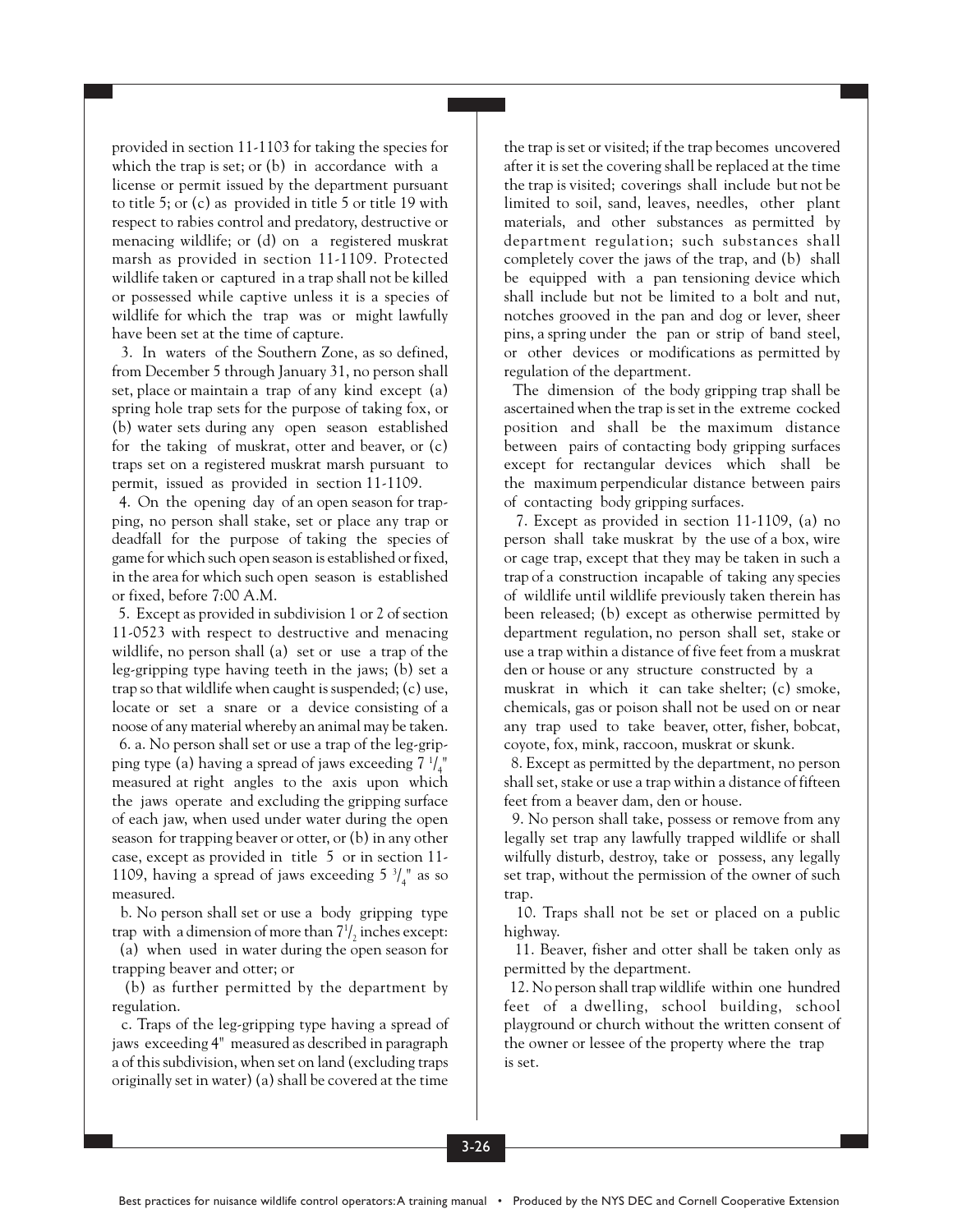### **S 11-1105. Procedure.**

1. Traps set for taking wildlife shall bear the name and residence address of the operator legibly at all times. They shall be visited once in each twenty-four hours, except in the Northern Zone where they shall be visited once in each forty-eight hours or a shorter interval of no less than twenty-four hours as the department may, by regulation, require, and all wildlife held captive shall immediately be removed from the traps.

2. Wildlife lawfully taken alive in traps may be killed in any manner, except that where the taking is pursuant to a permit or special license, it may not be killed in violation of any term of such permit or license.

#### **S 11-0917. Possession, transportation and sale of wild game and other wildlife.**

 1. Wild game and other wildlife, taken in this state, and parts thereof, may, if lawfully taken, be a. possessed.

b. transported within the state and from within to without the state, and

c. bought and sold, as provided in this section and in the sections of the Fish and Wildlife Law and regulations of the department to which this section refers, and not otherwise. It shall not be possessed, transported, bought or sold unless lawfully taken, nor transported, bought or sold unless lawfully possessed. Nothing in this section applies to any game which is not wild game, as defined in subdivision 2 of section 11-0103.

2. Unprotected wildlife may be possessed, transported, bought and sold without restriction except as provided in subdivision 9 or subdivision 10.

3. Game for propagation purposes may be transported without restriction except as provided in subdivision 8 or subdivision 10.

4. The carcasses, flesh, head, hide, feet or fur of wildlife, except birds, may be bought and sold without restriction, except as provided in subdivisions 8, 9 or 10. The head, skin plumage, hide, feet or fur of wildlife may be possessed and transported without restriction except (a) as provided in section 11-0911 with respect to deer, (b) as provided in subdivision 9 with respect to birds, and (c) as provided in subdivision 8 or subdivision 10.

5. Game taken and possessed in one part of the state may be transported as provided in this section by the taker, or any person who acquires it lawfully from the taker, and possessed by the taker or by such person in any part of the state for the period during which it may be possessed at the place where taken.

6. Skunk, bobcat, mink, raccoon and muskrat may be bought and sold alive during their respective open seasons.

8. Migratory game birds and beaver, fisher, otter, bobcat, coyote, fox, raccoon, skunk, muskrat and mink shall be possessed, transported and disposed of only as permitted by regulation of the department.

9. a. The flesh of cottontail rabbits, varying hares, European hares, squirrels, bear and deer shall not be bought or sold, except as provided in section 11-1713 with respect to bear.

b. Notwithstanding paragraph a of this subdivision, game legally taken may be possessed, prepared and served by a non-profit organization at any meeting for the members and guests provided that there is no charge for the meal.

c. Game legally taken may be donated to, and possessed, prepared and distributed by a charitable or not-for-profit organization which serves or distributes food without cost to the poor or needy. Game or packages of game donated pursuant to this paragraph shall, notwithstanding the requirements for tagging and labelling of game contained in paragraph b of subdivision 5 of section 11-0911 of this chapter, be tagged, labelled or marked "not for sale" and such tag, label or marking shall identify the type of meat, the license number of the taker, the name and address of the professional processor of the game and the date of processing. The department shall make available instructions for the safe and sanitary preparation of game, a list of professional processors where potential donors may take their game for preparation and packaging and a list of charitable or not-for-profit organizations which accept donations of game. Professional processors, charitable and not-for-profit organizations may notify the department of their intention to participate in such distribution, and the department shall include them in its lists unless good cause otherwise exists.

d. The dead bodies of birds belonging to all species or subspecies native to this state, defined in section 11- 0103, subdivision 5 as protected wild birds, or belonging to any family of which any species or subspecies is native to this state, and is so defined in section 11- 0103, subdivision 5 shall not be sold, offered for sale or possessed for sale, for food purposes.

e. The plumage, skin or body of any wild bird shall not be sold, possessed for sale or offered for sale except as permitted by section 11-1729 or 11-1731 of the Fish and Wildlife Law.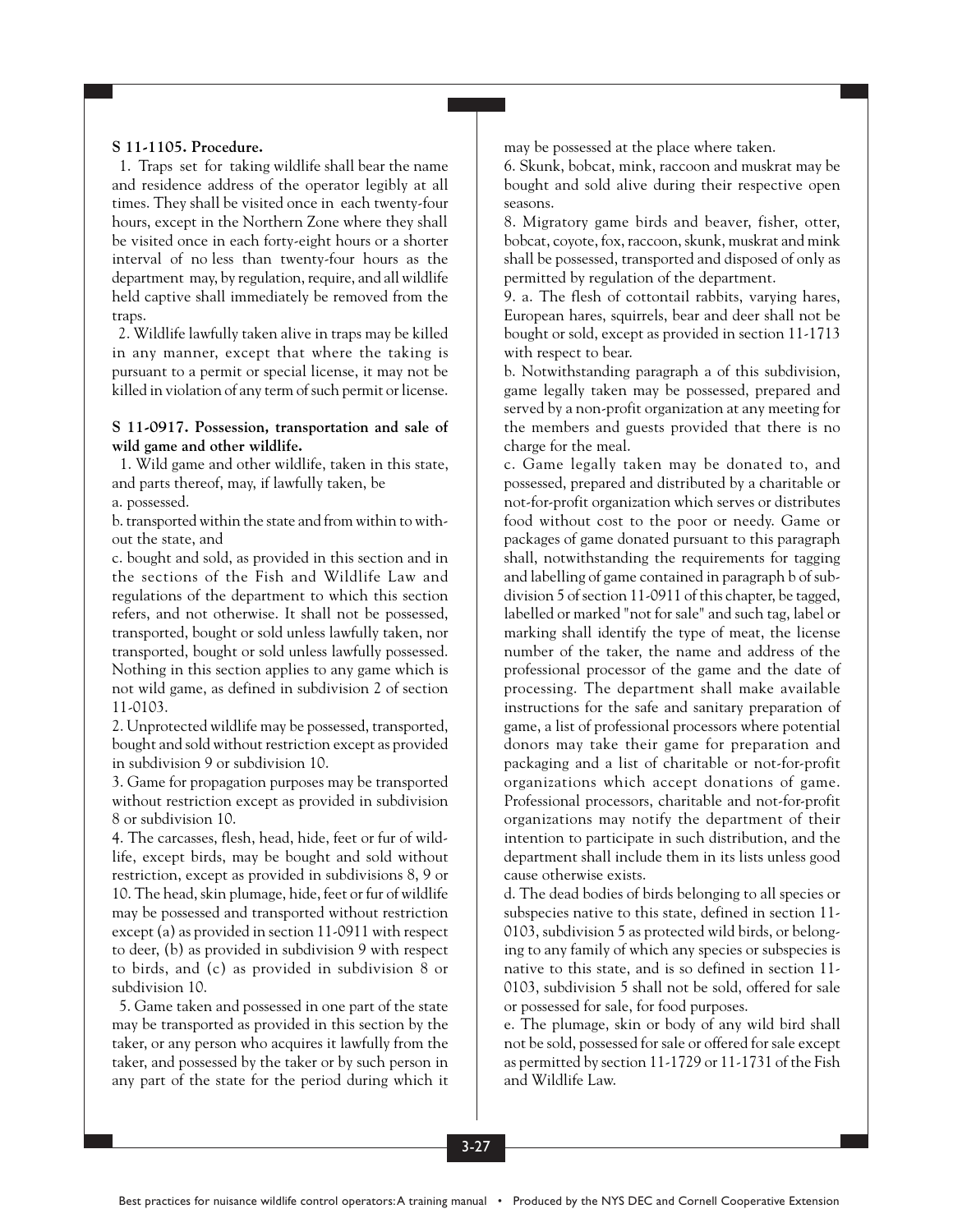f. No live wolf, coyote, coydog, fox, skunk, venomous reptile or raccoon shall be possessed or transported, except under a license or permit issued by the department. Every such license or permit shall contain a prominent notice thereon warning the licensee or permittee of his or her duty to exercise due care in safeguarding the public from attack by such wild animal or venomous reptile and that failure to do so is a crime under section three hundred seventy of the agriculture and markets law. The provisions of the opening paragraph of section three hundred seventy of the agriculture and markets law except the last sentence thereof shall be set forth on such license or permit immediately following such warning notice.

10. No wildlife shall be possessed, transported or sold contrary to the terms of any statute, or regulation, permit or license of the department, pursuant to which it was taken or acquired.

### **S 11-0103. Definitions.**

As used in the Fish and Wildlife Law:

2. "Game" is classified as (a) game birds; (b) big game; (c) small game.

a. "Game birds" are classified as (1) migratory game birds and (2) upland game birds.

(1) "Migratory game birds" means the Anatidae or waterfowl, commonly known as geese, brant, swans and river and sea ducks; the Rallidae, commonly known as rails, American coots, mud hens and gallinules; the Limicolae or shorebirds, commonly known as woodcock, snipe, plover, surfbirds, sandpipers, tattlers and curlews; the Corvidae, commonly known as jays, crows and magpies.

(2) "Upland game birds" (Gallinae) means wild turkeys, grouse, pheasant, Hungarian or European graylegged partridge and quail. Grouse means ruffed grouse and every member of the grouse family. Pheasant means the ring-necked, dark-necked and mutant pheasants and all species and subspecies of the genus Phasianus representing the true or game pheasants.

b. "Big game" means deer, bear, moose, elk, except captive bred and raised North American elk (*Cervus elaphus*), caribou and antelope.

c. "Small game" means black, gray and fox squirrels, European hares, varying hares, cottontail rabbits, frogs, land turtles, box and wood turtles and the bog turtle (Clemmys muhlenbergi), coyotes, red fox (Vulpes vulpes) and gray fox (Urocyon cinereoargenteus) except captive bred red fox or gray fox, raccoon, opossum, or weasel, skunk, bobcat, lynx, muskrat, mink, except mink born in captivity, fisher, otter, beaver, sable and marten but does not include coydogs.

3. "Wild game" means all game, except (a) domestic game bird and domestic game animal as defined in subdivision 4; (b) carcasses of foreign game as defined in section 11-1717, imported from outside the United States and tagged as provided in section 11-1721; (c) game propagated or kept alive in captivity as provided in section 11-1907; (d) game imported alive pursuant to license of the department, or artificially propagated, until such game is liberated; and (e) game so imported or propagated when liberated for the purpose of a field trial and taken during the field trial for which it was liberated.

4. a. "Domestic game bird" means ducks, geese, brant, swans, pheasants, quail, wild turkey, ruffed grouse, Chukar partridge and Hungarian or European graylegged partridge, propagated under a domestic game bird breeder's license pursuant to section 11-1901 or a shooting preserve license pursuant to section 11-1903, or propagated on a preserve or island outside the state under a law similar in principle to title 19 of this article.

b. "Domestic game animal" means white-tailed deer propagated under a domestic game animal breeder's license pursuant to section 11-1905 or propagated on a preserve or island outside the state under a law similar in principle to title 19 of this article.

c. To qualify as such domestic game bird or domestic game animal, (1) live game must be held in private ownership, on such licensed premises, and in the case of deer must be held on a preserve which is fenced, or is an island, as provided in section 11-1905, or must be held in confinement in course of transportation, and (2) the carcasses or flesh of such game coming from outside the state must originate on premises operated by the holder of a domestic game certificate as provided in section 11-1715.

5. a. "Unprotected wild birds" means the English sparrow and starling, and also includes pigeons and psittacine birds existing in a wild state, not domesticated.

b. "Protected birds" means all wild birds except those named in paragraph a of this subdivision.

6. a. "Wildlife" means wild game and all other animal life existing in a wild state, except fish, shellfish and crustacea.

b. "Wild bird" means birds which are "wildlife".

c. "Protected wildlife" means wild game, protected wild birds and endangered species of wildlife designated by the department pursuant to section 11-0535 hereof or species listed in section three hundred fifty-eight-a of the agriculture and markets law.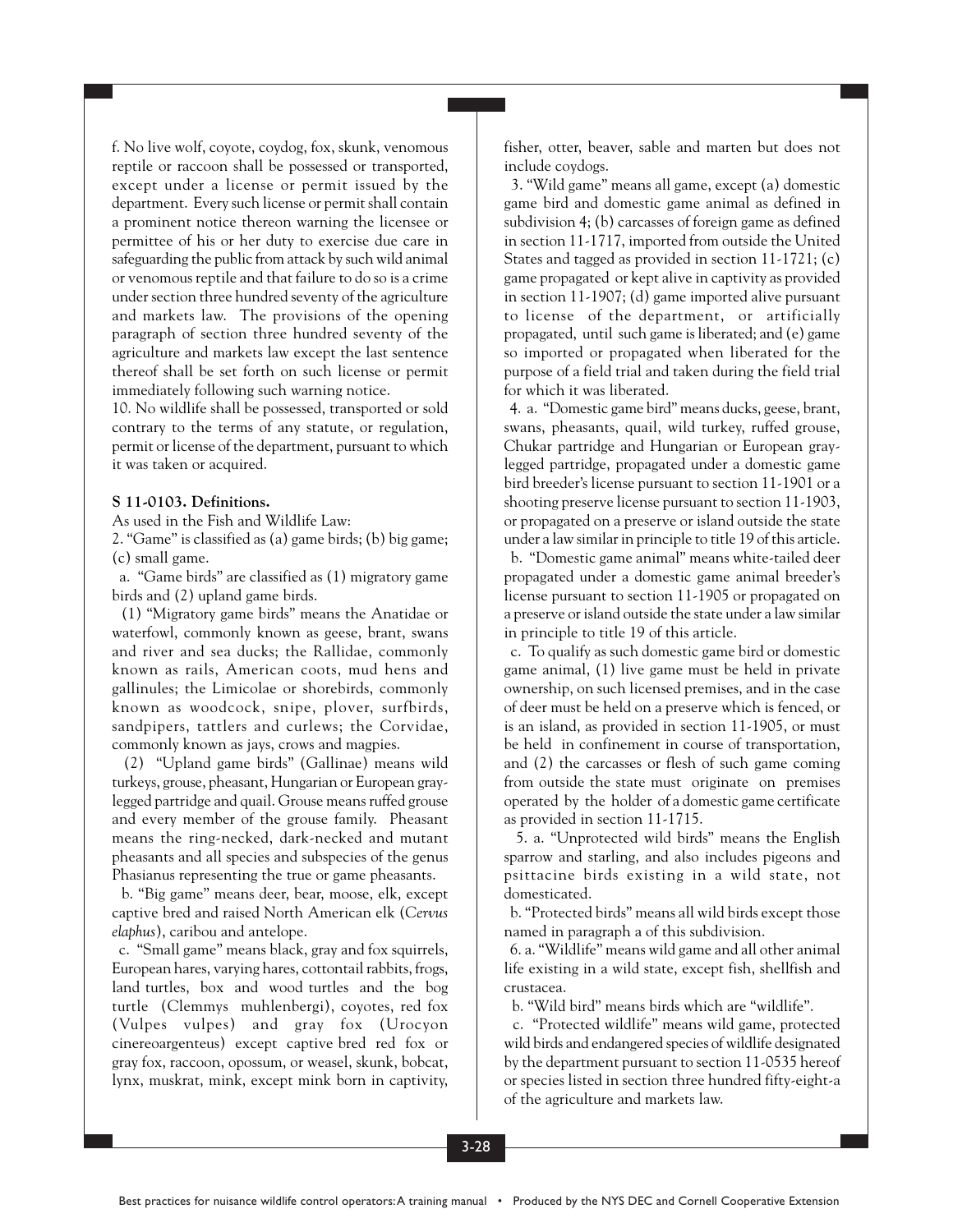d. "Unprotected wildlife" means all wildlife which is not "protected wildlife".

7. "Protected insect" means any insect with respect to the taking of which restrictions are imposed by the Fish and Wildlife Law or regulations of the department pursuant thereto.

8. "Plumage" is defined in section 11-1729.

9. "Shellfish" means oysters, scallops, and all kinds of clams and mussels.

10. "Hunting" means pursuing, shooting, killing or capturing (other than trapping as defined in subdivision 11) wildlife, except wildlife which has been lawfully trapped or otherwise reduced to possession, and includes all lesser acts such as disturbing, harrying or worrying, whether they result in taking or not, and every attempt to take and every act of assistance to any other person in taking or attempting to take wildlife.

11. "Trapping" means taking, killing and capturing wildlife with traps, deadfalls and other devices commonly used to take wildlife, and the shooting or killing of wildlife lawfully trapped, and includes all lesser acts such as placing, setting or staking such traps, deadfalls and other devices whether they result in taking or not, and every attempt to take and every act of assistance to any other person in taking or attempting to take wildlife with traps, deadfalls or other devices.

12. a. "Fishing" means the taking, killing, netting, capturing or withdrawal of fish from the waters of the state by any means, including every attempt to take and every act of assistance to any other person in taking or attempting to take fish.

b. "Angling" means taking fish by hook and line. It includes bait and fly fishing, casting, trolling and also includes the use of landing nets in completing the catch of fish taken by hook and line. To constitute "angling" the taking must be in accordance with the following requirements: (1) the operator must be present and in immediate attendance when lines are in the water; (2) one person may operate not more than two lines, with or without rod; (3) each line shall have not exceeding fifteen single hooks, or seven double hooks, or five triple hooks, or any combination of such hooks, provided the total number of hook points thereof does not exceed fifteen. Angling does not include snatching or hooking or the use of tipups.

c. "Hooking" or "snatching" means taking fish not attracted to by bait or artificial lure, by snatching with hooks, gangs or similar devices, whether or not baited. d. "Net" means a non-metallic fabric wrought or woven into meshes and includes the types known as seine, gill, pound, trap, scap, fyke, dip, scoop and stake net. e. "Spear" means a hand-propelled single or multiple pronged pike, blade or harpoon, and does not include the mechanically propelled device commonly called a spear gun or underwater gun.

13. "Taking" and "take" include pursuing, shooting, hunting, killing, capturing, trapping, snaring and netting fish, wildlife, game, shellfish, crustacea and protected insects, and all lesser acts such as disturbing, harrying or worrying, or placing, setting, drawing or using any net or other device commonly used to take any such animal. Whenever any provision of the Fish and Wildlife Law permits "taking", the taking permitted is a taking by lawful means and in a lawful manner.

## **New York State Sanitary Code - Chapter 1, Title 10 (Health)**

Part 2 - Section 2.14 Reporting of suspected rabid animals and persons exposed to them. \*\*\*Action to be taken by health authority.

(a) Definitions:

1. Health care provider shall mean any person or facility which gives primary or secondary medical care to humans.

2. Exposure shall mean introduction of the rabies virus into the body of a human or animal. Any penetration by mouth to the skin of humans or animals constitutes a bite exposure. A nonbite exposure is a scratch, abrasion, open wound, or contamination of mucous membranes with saliva or other potentially infectious material from a rabid animal.

3. Domestic livestock shall mean sheep, horses, cattle, goats and swine.

4. Current vaccination shall mean the administration of a rabies vaccine suitable to the species, which meets the standards prescribed by the United States Department of Agriculture for interstate sale and is administered according to the manufacturer's instructions under the direction of a duly licensed veterinarian not later than the expiration date on the package. Current vaccination shall begin 14 days following primary vaccination, and continue for the period stated in the manufacturer's instructions.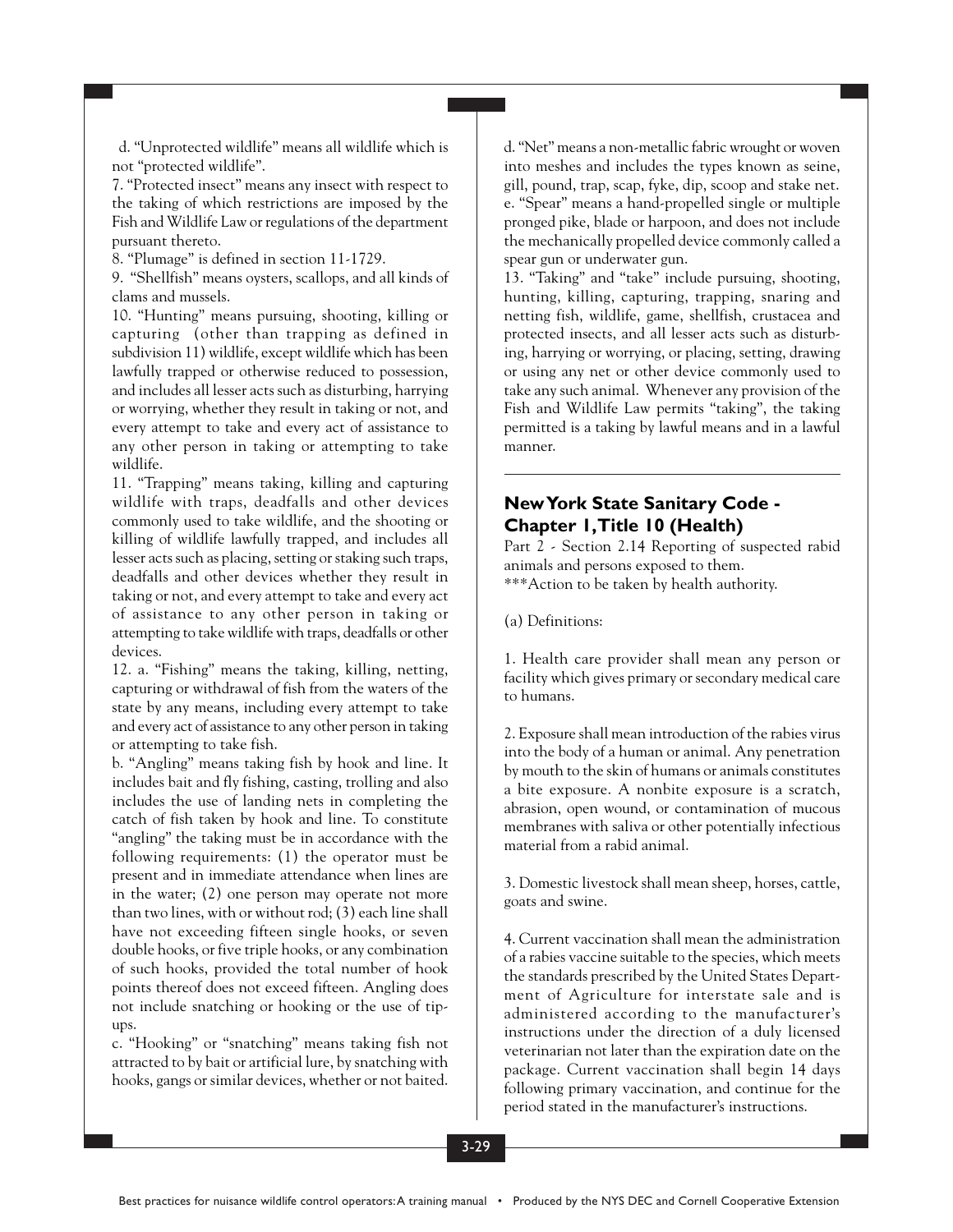5. Approved vaccine shall mean any rabies vaccine which meets the standards prescribed by the United States Department of Agriculture for interstate sale.

(b) It shall be the duty of every health care provider to report immediately to the local health authority having jurisdiction the full name, age, address and telephone number of any person under his care or observation who has been exposed to any animal suspected by the health care provider of having rabies and all pertinent facts relating to such exposure. Such notification shall occur prior to starting rabies postexposure prophylaxis, except in those cases where prior notification would compromise the health of the patient.

(c) If no health care provider is in attendance and the person exposed is a child, it shall be the duty of the parent or guardian to make such report immediately. If the person exposed is an adult, such person shall himself make the report, or, if incapacitated, it shall be made by whomever is caring for such person.

(d) It shall be the duty of every health care provider who has cause to believe that contact has occurred with a rabid animal or animal suspected of being rabid by the health care provider which requires rabies prophylaxis subsequent to the exposure to report the initiation of such prophylaxis and all pertinent facts relating to any such bite, exposure or treatment to the local health authority.

(e) It shall be the duty of every person having knowledge of the existence of an animal exhibiting clinical signs suggestive of rabies to report immediately to the local health authority the existence of such animal, the place where seen, the owner's name, if known, and the signs of infection suggesting rabies.

(f) Whenever, in accordance with this section, the local health authority is notified of a person who has been exposed to any dog, cat, ferret or domestic livestock, vaccinated or not, the local health authority may cause the animal to be confined for 10 days. Any costs associated with this confinement shall be an expense of the animal's owner. Such health authority may, subject to the approval of the owner, if known, cause the animal to be destroyed immediately and have the animal's head submitted to a laboratory approved by the State Commissioner of Health for examination. The dog, cat, ferret or domestic livestock whose ownership cannot be determined may be confined for 10 days, under the direction of the local health authority. Any costs associated with this confinement shall be an expense of the party seeking this confinement. Confinement of the animal, in any case, shall be subject to such conditions and instructions, and under the control of such persons, including the owner if ascertainable, that the local health authority determines will reasonably assure the continued confinement of the animal for the prescribed 10-day period. Should the confined animal develop signs of rabies within the 10-day period, it shall be destroyed under the direction of the local health authority and submitted to a laboratory approved by the State Commissioner of Health for examination. In the case of a dog, cat, ferret or domestic livestock whose ownership cannot be determined, if confinement is not possible or desirable, the animal may be destroyed immediately and an appropriate specimen shall be submitted to a laboratory approved by the State Commissioner of Health for examination.

(1) Bats and any animal other than a dog, cat, ferret or domestic livestock suspected of being rabid shall not be held for observation and shall be destroyed immediately, without injury to the head, and may be submitted upon approval of the local health authority to a laboratory approved by the State Commissioner of Health for examination.

(g) Except as hereinafter provided, any mammal which has been bitten by or in direct contact with a known rabid animal or animal suspected by the local health authority of being rabid shall be destroyed unless it shall be isolated for a period of six months either in a veterinary hospital approved by the local health authority, or in a locked enclosure approved by the local health authority as being so constructed and maintained that the animal cannot escape and cannot have contact with any other animal or human except, when absolutely necessary, with the person responsible for the care of the confined animal. Quarantine of the animal, in any case, shall be subject to such conditions and instructions, and under the control of such persons, including the owner if ascertainable, that the health authority determines will reasonably assure the continued quarantine of the animal for the prescribed six-month period. The expense of such isolation shall be borne by the owner. Any animal currently vaccinated as defined in this section, prior to exposure, may remain at large or under the owner's immediate